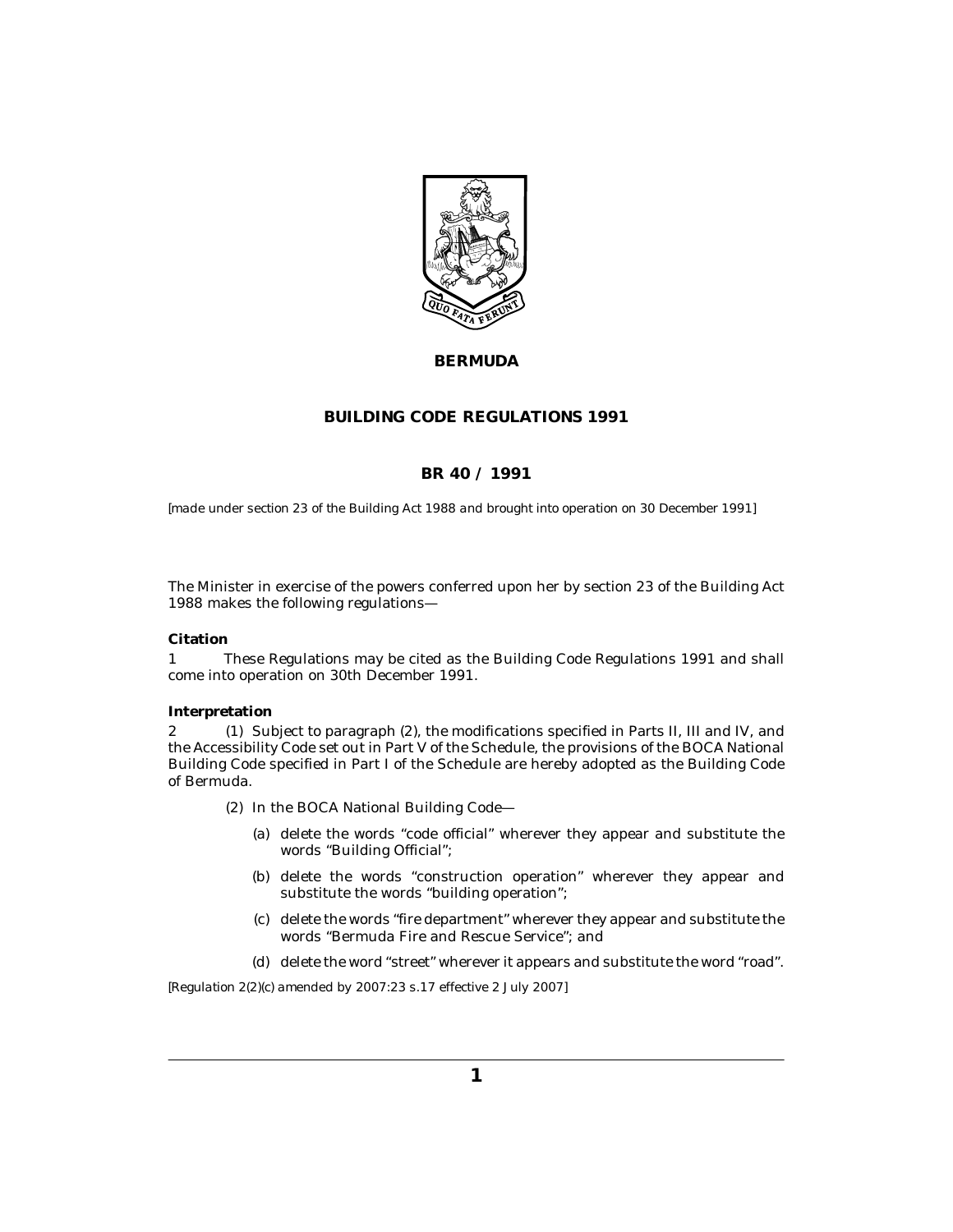**Repeal**

The Building Code 1972 *[title 20 item 1(f)]*, other than regulations 75, 76 and 77, is repealed. 3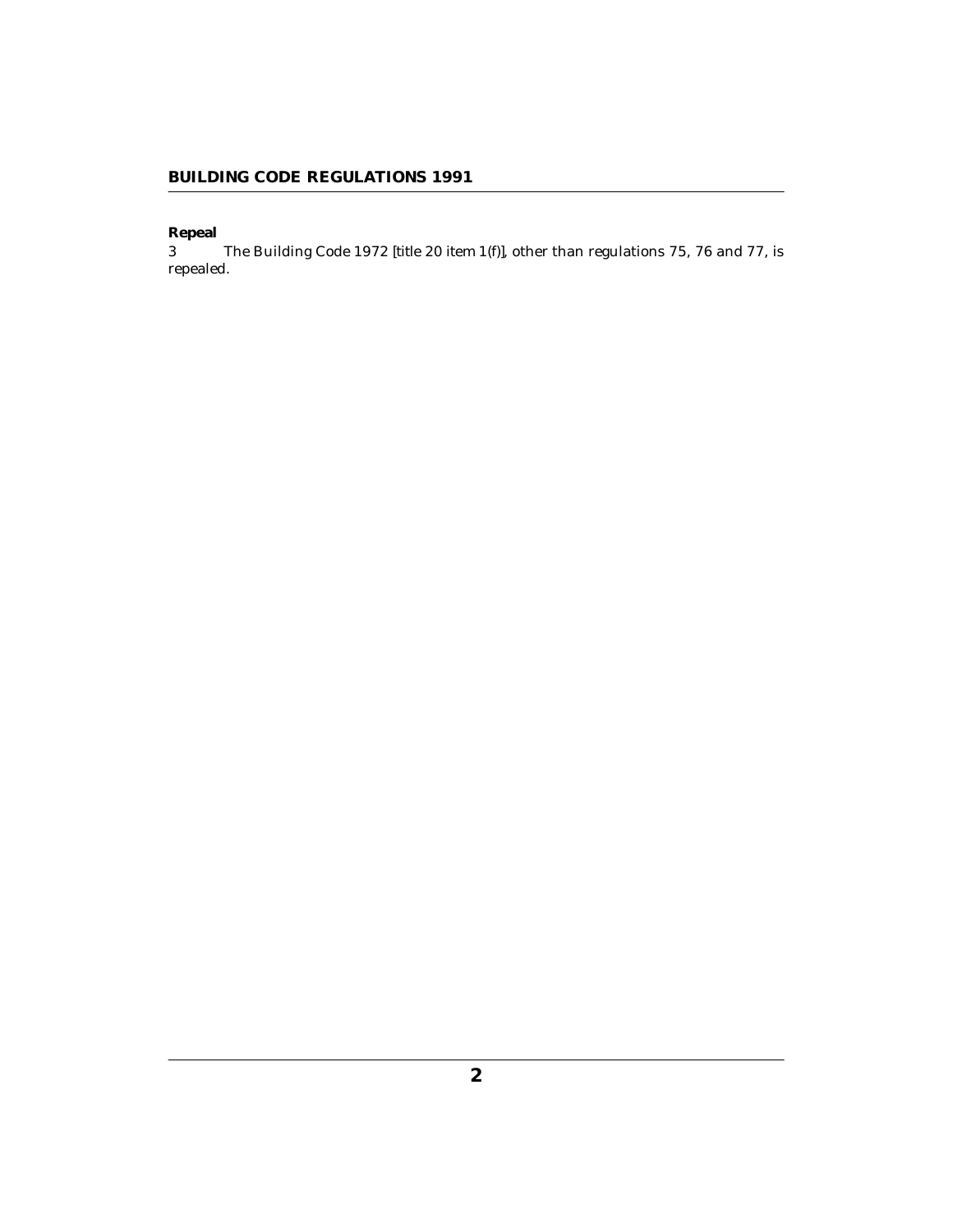### **SCHEDULE**

(1)

#### PART I Provisions of the BOCA National Building Code adopted

All the provisions of the BOCA National Building Code, Tenth Edition 1987 and the Appendices thereto, as published and amended from time to time by the Building Officials and Code Administrators International, Incorporated.

#### PART II

Modifications to the provisions of the BOCA National Building Code

The provisions specified in the first column in the following table are modified in the manner specified in the second column of the table.

| Provision                 | Modification                                                                                                                                                                                                                                                                                                                                                                                                                                                           |
|---------------------------|------------------------------------------------------------------------------------------------------------------------------------------------------------------------------------------------------------------------------------------------------------------------------------------------------------------------------------------------------------------------------------------------------------------------------------------------------------------------|
| Section 100.1             | Delete.                                                                                                                                                                                                                                                                                                                                                                                                                                                                |
| Section 100.2             | Delete and substitute the following:-                                                                                                                                                                                                                                                                                                                                                                                                                                  |
|                           | "100.2 Scope: The Building Code Regulations 1991<br>(hereinafter referred to as "this code") shall control all matters<br>concerning the construction, alteration, addition, repair,<br>removal, demolition, use, location, occupancy<br>and<br>maintenance of all buildings and structures and shall apply<br>to existing or proposed buildings and structures except to the<br>extent that such matters are otherwise provided for in other<br>statutory provisions. |
| Section 101.1             | Delete the words "these regulations" and substitute the words<br>"this code".                                                                                                                                                                                                                                                                                                                                                                                          |
| Section 101.4             | Delete and substitute the following:-                                                                                                                                                                                                                                                                                                                                                                                                                                  |
|                           | "101.4 Offence: A person who continues the occupancy or use<br>of a building or structure, or a part thereof, contrary to the<br>provisions of this code is guilty of an offence.".                                                                                                                                                                                                                                                                                    |
| Section 101.5             | Insert next after the word "when" the words ", in a particular<br>case,".                                                                                                                                                                                                                                                                                                                                                                                              |
| Section 102.1 to<br>102.3 | Delete.                                                                                                                                                                                                                                                                                                                                                                                                                                                                |
| Section 103.4             | Delete the square brackets and the words within the square<br>brackets and substitute the words "the date of adoption of this<br>code".                                                                                                                                                                                                                                                                                                                                |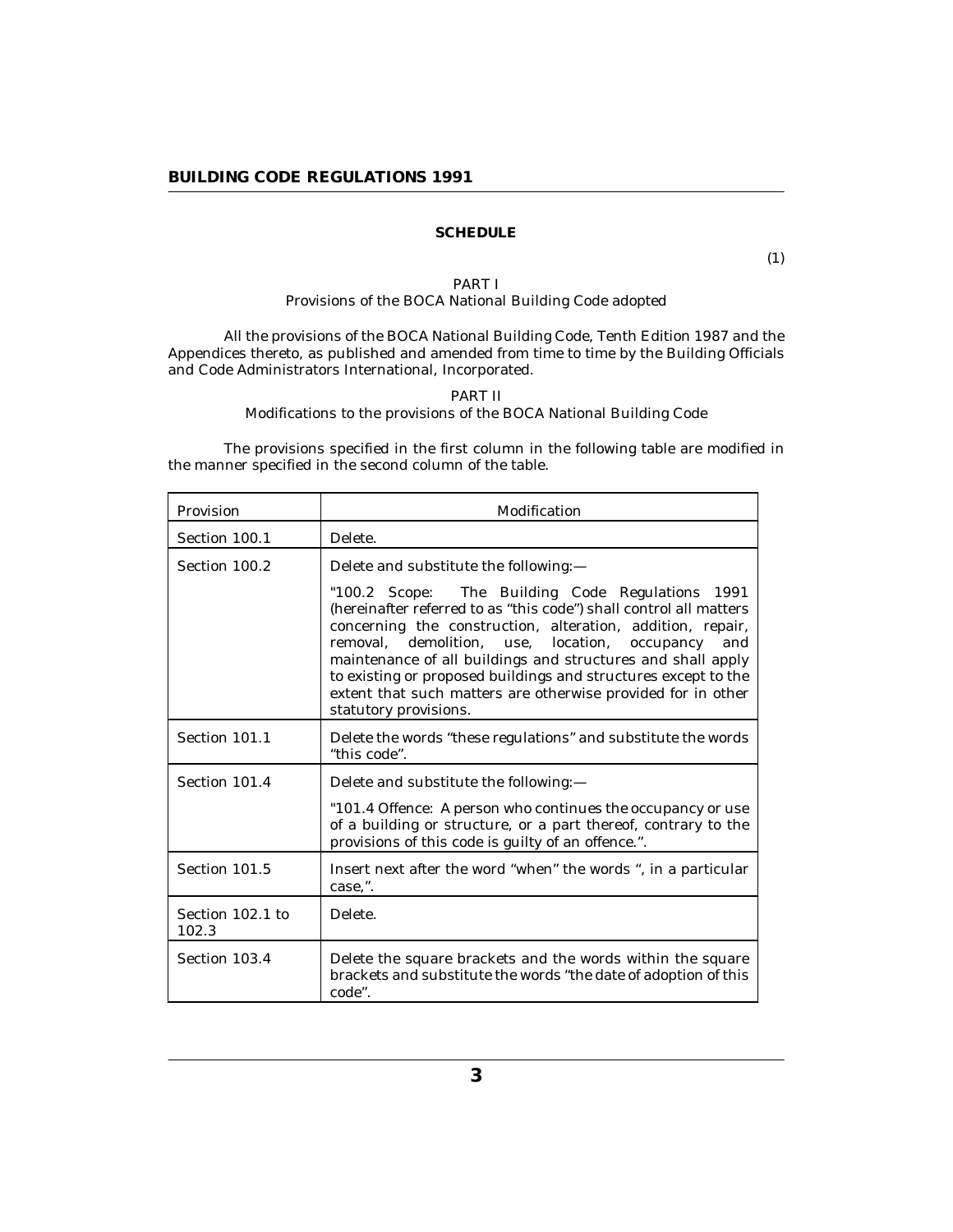| Section 104.2              | Delete the word "statute" and substitute the word "law".                                                                                                                                                                                                                                                                                                                                                                                                                             |
|----------------------------|--------------------------------------------------------------------------------------------------------------------------------------------------------------------------------------------------------------------------------------------------------------------------------------------------------------------------------------------------------------------------------------------------------------------------------------------------------------------------------------|
| Section 106.1              | Delete the words "the jurisdiction" and substitute the word<br>"Bermuda".                                                                                                                                                                                                                                                                                                                                                                                                            |
| Section 107.2              | Delete and substitute the following:-                                                                                                                                                                                                                                                                                                                                                                                                                                                |
|                            | "107.2 Modifications: Where for any reason there are practical<br>difficulties in giving effect to a provision of this code which<br>relates to a structural or mechanical matter, the Building<br>Official may, upon application by the owner of the building or<br>structure, or by the owner's representative, vary or modify that<br>provision, so, however, that the spirit and intent of the<br>provision shall be observed and public welfare and safety shall<br>be assured. |
| Section 107.2.1            | Delete.                                                                                                                                                                                                                                                                                                                                                                                                                                                                              |
| Section 108.1              | Delete and substitute the following:-                                                                                                                                                                                                                                                                                                                                                                                                                                                |
|                            | "108.1 General: Design and documentation for work, other<br>than work referred to in Section 108.1.2, shall be performed<br>by qualified persons.                                                                                                                                                                                                                                                                                                                                    |
|                            | 108.1.2 Special design and documentation:<br>Where a<br>provision, whether contained in this code or elsewhere,<br>requires design and documentation of work of a particular<br>magnitude or complexity to be performed by a registered<br>professional, then, notwithstanding the provisions of Section<br>108.1, that provision shall have effect.".                                                                                                                               |
| Section 108.2              | Insert at the end of the section the following:-                                                                                                                                                                                                                                                                                                                                                                                                                                     |
|                            | "For the purposes of this section the word "architect" or the<br>word "engineer" means a registered professional as defined in<br>Section 200.0 and "architectural" and "engineering" shall be<br>construed accordingly.".                                                                                                                                                                                                                                                           |
| Sections 109.1 to<br>109.7 | Delete.                                                                                                                                                                                                                                                                                                                                                                                                                                                                              |
| Section 110.4              | Delete the words "the appointing authority" and substitute the<br>words "the Minister".                                                                                                                                                                                                                                                                                                                                                                                              |
| Section 110.6              | Delete-                                                                                                                                                                                                                                                                                                                                                                                                                                                                              |
|                            | (a) the words "Rule making authority" and substitute the word<br>"Directions";                                                                                                                                                                                                                                                                                                                                                                                                       |
|                            | (b)<br>the words "adopt and promulgate rules and regulations"<br>and substitute the words "issue directions"; and                                                                                                                                                                                                                                                                                                                                                                    |

i.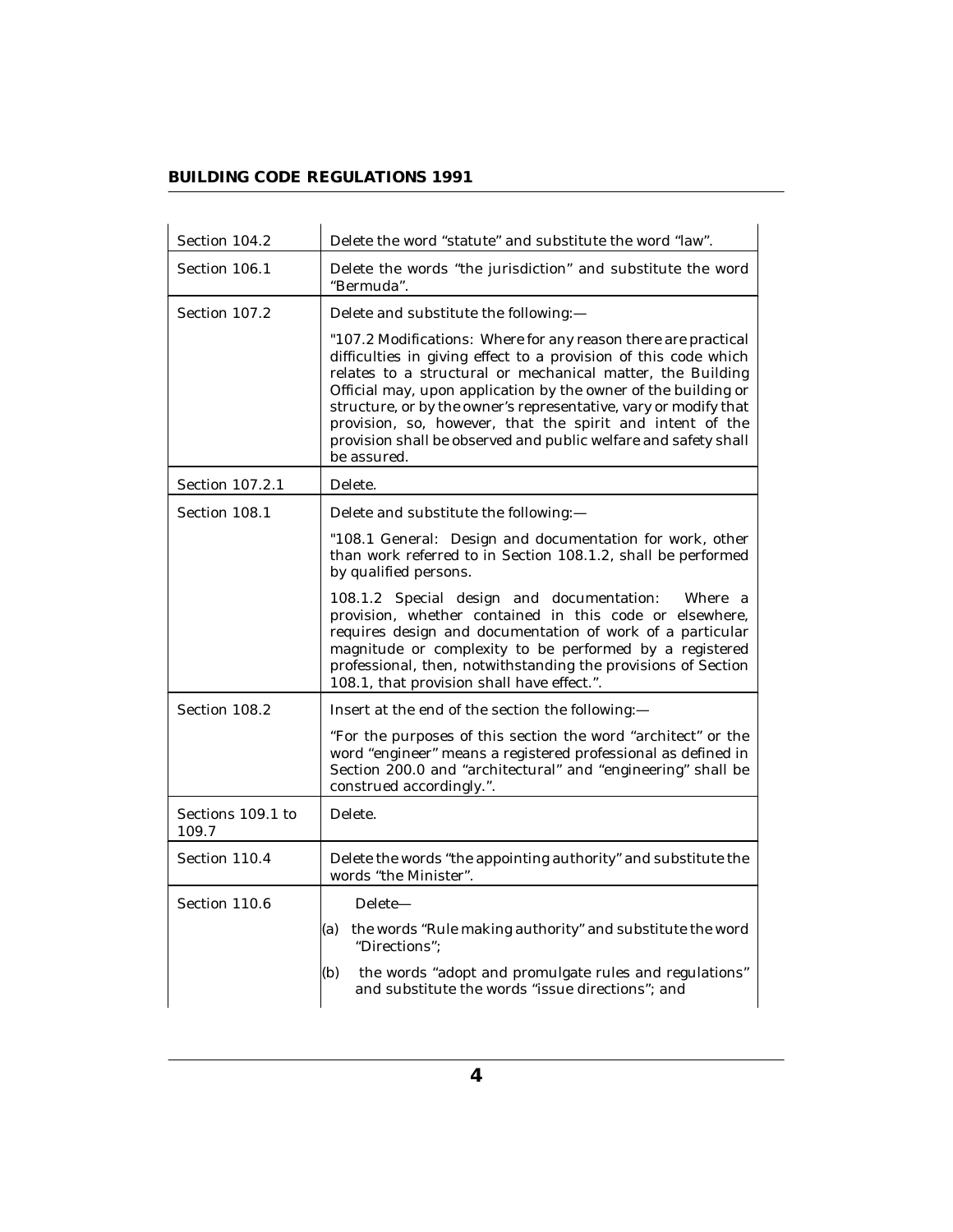|                             | the words "but such rules" and substitute the words "but<br>(c)<br>such directions".                                                                                                                           |
|-----------------------------|----------------------------------------------------------------------------------------------------------------------------------------------------------------------------------------------------------------|
| Sections 110.7 and<br>110.8 | Delete.                                                                                                                                                                                                        |
| Section 111.2               | Delete the words "and shall be accompanied by the required<br>fee as prescribed in Section 114.0".                                                                                                             |
| Section 111.3               | Delete the word "licensed"<br>and substitute<br>the<br>word<br>"registered".                                                                                                                                   |
| Section 111.5               | Delete the word "two" and substitute the word "three".                                                                                                                                                         |
| Section 111.6.1             | Delete the sentence beginning with the words "All technical<br>data" and ending with the words "the site plan.".                                                                                               |
| Section 111.7               | Delete the sentence beginning with the words "All engineering<br>plans" and ending with the words "Section 108.1.".                                                                                            |
| Section 111.9               | Delete.                                                                                                                                                                                                        |
| Section 112.1               | Delete the words "and ordinances".                                                                                                                                                                             |
| Section 112.3               | Delete the words beginning with "and the construction" and<br>ending with "completed with dispatch".                                                                                                           |
| Section 112.5               | Delete and substitute the following:-                                                                                                                                                                          |
|                             | "112.5 Approved plans: The Building Official shall-                                                                                                                                                            |
|                             | (a) stamp or endorse the three sets of corrected plans with the<br>word "approved";                                                                                                                            |
|                             | (b) retain one set of the plans so approved;                                                                                                                                                                   |
|                             | return two sets of the plans so approved to the applicant<br>(c)<br>who shall keep one set at the building site open, at all<br>reasonable times, to inspection by the Building Official or<br>an inspector.". |
| Section 112.8               | Insert at the end of the Section the following:-                                                                                                                                                               |
|                             | "The Building Permit number shall be posted as prescribed by<br>the Building Official.".                                                                                                                       |
| Section 113.1               | Delete.                                                                                                                                                                                                        |
| Section 113.0 [sic]         | Insert next after 113.5 the following:-                                                                                                                                                                        |
|                             | "113.6 Amendments:<br>Application for amendment to a<br>previously issued permit shall be in triplicate and such<br>amendment shall be approved if the proposed amendment is                                   |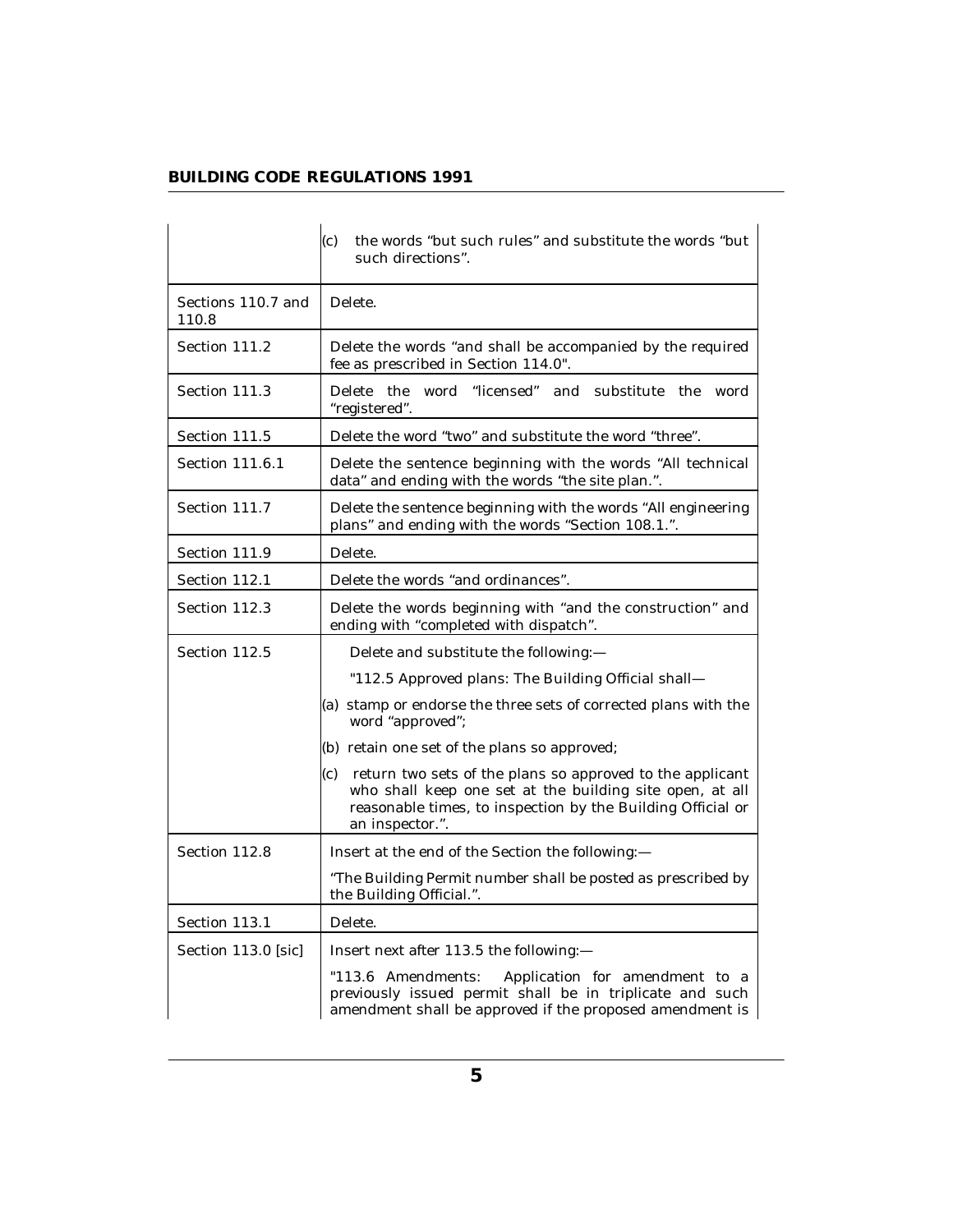|                             | in accordance with this code and in no way changes the scope<br>of the overall project.".                                                                                                                                                                                                                                                                                                                                                                                                                                                |
|-----------------------------|------------------------------------------------------------------------------------------------------------------------------------------------------------------------------------------------------------------------------------------------------------------------------------------------------------------------------------------------------------------------------------------------------------------------------------------------------------------------------------------------------------------------------------------|
| Section 114.1 to<br>114.5   | Delete.                                                                                                                                                                                                                                                                                                                                                                                                                                                                                                                                  |
| Section 115.2               | Insert at the end of the Section the following:—                                                                                                                                                                                                                                                                                                                                                                                                                                                                                         |
|                             | "A permit holder shall, at least one working day before<br>proceeding with or concealing work which requires<br>inspection, notify the Building Official that such inspection<br>is needed. For the purposes of this Section, work which<br>requires inspection includes-                                                                                                                                                                                                                                                                |
|                             | the setting out of the project prior to any excavation or<br>(a)<br>building work;                                                                                                                                                                                                                                                                                                                                                                                                                                                       |
|                             | excavations and foundation reinforcing prior to pouring<br>(b<br>footing concrete;<br>structural reinforcing in all structural concrete members<br>(c)<br>prior to pouring concrete;                                                                                                                                                                                                                                                                                                                                                     |
|                             | (d) all structural members prior to concealing those members;                                                                                                                                                                                                                                                                                                                                                                                                                                                                            |
|                             | (e) roof framing, battens and sheathing prior to installation of<br>roof slates, shingles, sheet roofing or roof membrane;<br>all electrical work prior to concealing;<br>(f)<br>re-commencement of work if the project has been<br>(g)<br>suspended for a period exceeding three months; and<br>(h) completion of work prior to occupancy.                                                                                                                                                                                              |
|                             | A request for inspection shall be in the form prescribed by<br>the Building Official.<br>Where, in violation of this Section, work which requires<br>inspection has been concealed, the Building Official may<br>order the removal of materials concealing such work, and<br>the cost of such removal shall be borne by the owner.<br>A person who proceeds with, or conceals, any work in respect<br>of which inspection is required prior to such inspection<br>being made and such work being approved, is guilty of an<br>offence.". |
| Section 115.2.2             | Delete the words "or by the approved rules" and substitute the<br>words "or by directions issued by the Building Official".                                                                                                                                                                                                                                                                                                                                                                                                              |
| Sections 115.4 and<br>115.5 | Delete.                                                                                                                                                                                                                                                                                                                                                                                                                                                                                                                                  |
| Sections 117.1 to<br>117.3  | Delete.                                                                                                                                                                                                                                                                                                                                                                                                                                                                                                                                  |
| Section 117.4               | Delete and substitute the following:-                                                                                                                                                                                                                                                                                                                                                                                                                                                                                                    |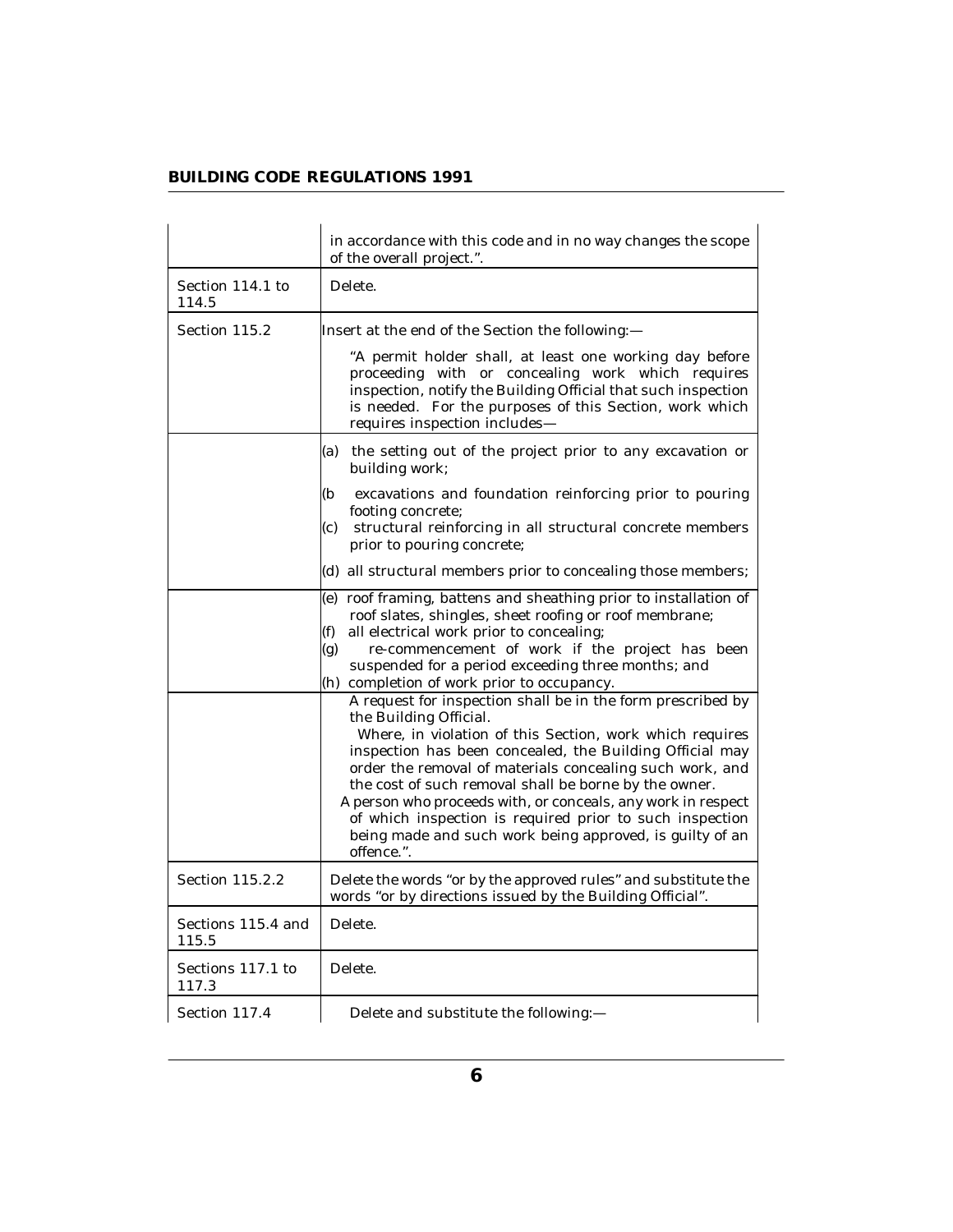|                            | "117.4 Offences: A person who-<br>(a) violates or fails to comply with any of the requirements of a<br>provision of this code;<br>(b) erects, constructs, alters or repairs a building or structure<br>in violation of an approved plan or direction of the Building<br>Official; or<br>$(c)$ fails to comply with a permit or certificate issued under the<br>provisions of this code,<br>is guilty of an offence.".                                                                                          |
|----------------------------|----------------------------------------------------------------------------------------------------------------------------------------------------------------------------------------------------------------------------------------------------------------------------------------------------------------------------------------------------------------------------------------------------------------------------------------------------------------------------------------------------------------|
| Sections 117.5 to<br>118.2 | Delete.                                                                                                                                                                                                                                                                                                                                                                                                                                                                                                        |
| Sections 120.0 to<br>124.0 | Delete.                                                                                                                                                                                                                                                                                                                                                                                                                                                                                                        |
| Section 201.0              | Delete the definition of the expression "Approved rules".                                                                                                                                                                                                                                                                                                                                                                                                                                                      |
|                            | Delete the definition of the expression "building" and<br>substitute the following:-                                                                                                                                                                                                                                                                                                                                                                                                                           |
|                            | "Building: means any permanent or temporary building and<br>includes any other structure or erection of wherever kind<br>or nature, whether permanent or temporary or any part of<br>a building or a structure or an erection, used or intended<br>for supporting or sheltering any use or occupancy. For the<br>purposes of this code, each portion of a building<br>completely separated from other portions by fire walls,<br>complying with Section 908.0 shall be considered as a<br>separate building.". |
|                            | In the definition of the expression "Building, existing" delete<br>the words "the appropriate" and substitute the word [sic] "this<br>code".                                                                                                                                                                                                                                                                                                                                                                   |
|                            | Delete the definition of the expression "Code Official".                                                                                                                                                                                                                                                                                                                                                                                                                                                       |
|                            | Insert next after the definition of the "Building line" the<br>following:-                                                                                                                                                                                                                                                                                                                                                                                                                                     |
|                            | "Building Official: the Director of Planning.".                                                                                                                                                                                                                                                                                                                                                                                                                                                                |
|                            | Delete the definition of the expression "Owner" and<br>substitute the following:-<br>"Owner:<br>includes the owner, lessee or occupier of any<br>property and any other person for the time being<br>occupying or having charge of, or control or possession                                                                                                                                                                                                                                                   |

J.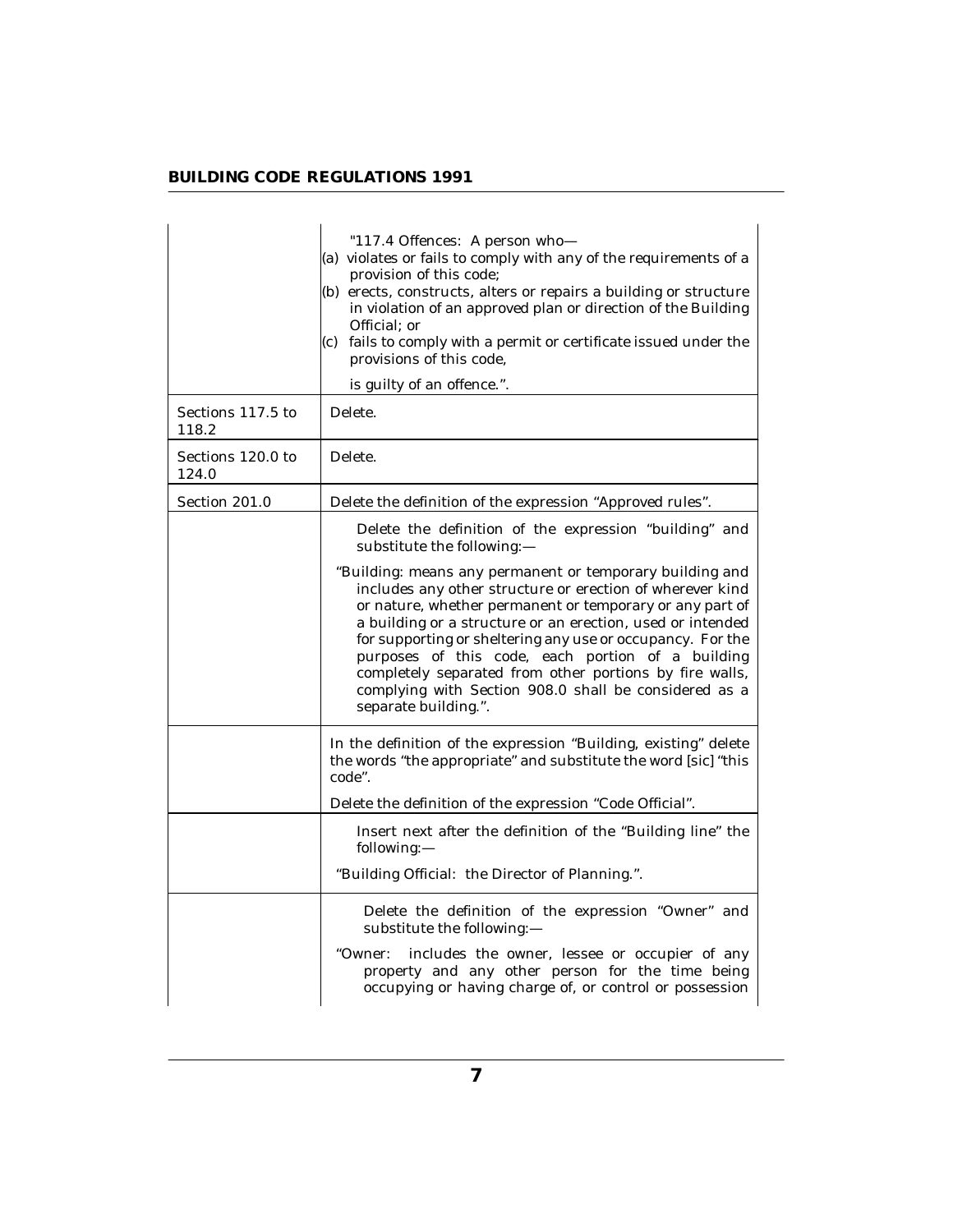|               | of, any property whether in his own right or in the right<br>of his wife or any other person.".                                                                                                                                                                                                                                                                                                                          |
|---------------|--------------------------------------------------------------------------------------------------------------------------------------------------------------------------------------------------------------------------------------------------------------------------------------------------------------------------------------------------------------------------------------------------------------------------|
|               | Delete the definition of the expression "Posted use and<br>occupancy".                                                                                                                                                                                                                                                                                                                                                   |
|               | Insert next after the expression "Public way", the<br>following:-                                                                                                                                                                                                                                                                                                                                                        |
|               | "Qualified person: A registered professional or a person,<br>other than a registered professional, who, having regard<br>to his practical knowledge of, and experience in, the<br>building industry, the Building official [sic] considers to be<br>a qualified person for the purposes of Section 108.1.;                                                                                                               |
|               | Registered professional: means an architect registered under<br>the Architects Registration Act 1969 [title 30 item 1] or an<br>engineer registered under the Professional Engineers<br>Registration Act 1972 [title 30 item 16], and includes a<br>person registered under any other law which, for the time<br>being, regulates the registration of person [sic] concerned,<br>in any way, in the building industry.". |
|               | Insert next after the definition of the expression "Riser" the<br>following:-                                                                                                                                                                                                                                                                                                                                            |
|               | "Road: any road whether public or private and includes any<br>street, square, court, alley, lane, bridge, footway, track,<br>path, passage, or other highway whether a thoroughfare<br>or not.".                                                                                                                                                                                                                         |
|               | Delete the definition of the expression "Street".                                                                                                                                                                                                                                                                                                                                                                        |
|               | Delete the definition of the expression "Written notice".                                                                                                                                                                                                                                                                                                                                                                |
| Section 300.2 | Delete the words "any provisions of the zoning law or any other<br>statute of the jurisdiction" and substitute the words "any law".                                                                                                                                                                                                                                                                                      |
| Section 301.3 | Delete the words "approved rules" and substitute the word<br>"directions".                                                                                                                                                                                                                                                                                                                                               |
| Section 309.5 | Delete.                                                                                                                                                                                                                                                                                                                                                                                                                  |
| Section 400.2 | Delete the words "any provisions of the zoning law or any other<br>statute of the jurisdiction" and substitute the words "any law".                                                                                                                                                                                                                                                                                      |
| Section 401.0 | Insert in Table 401, next after Note i, the following-                                                                                                                                                                                                                                                                                                                                                                   |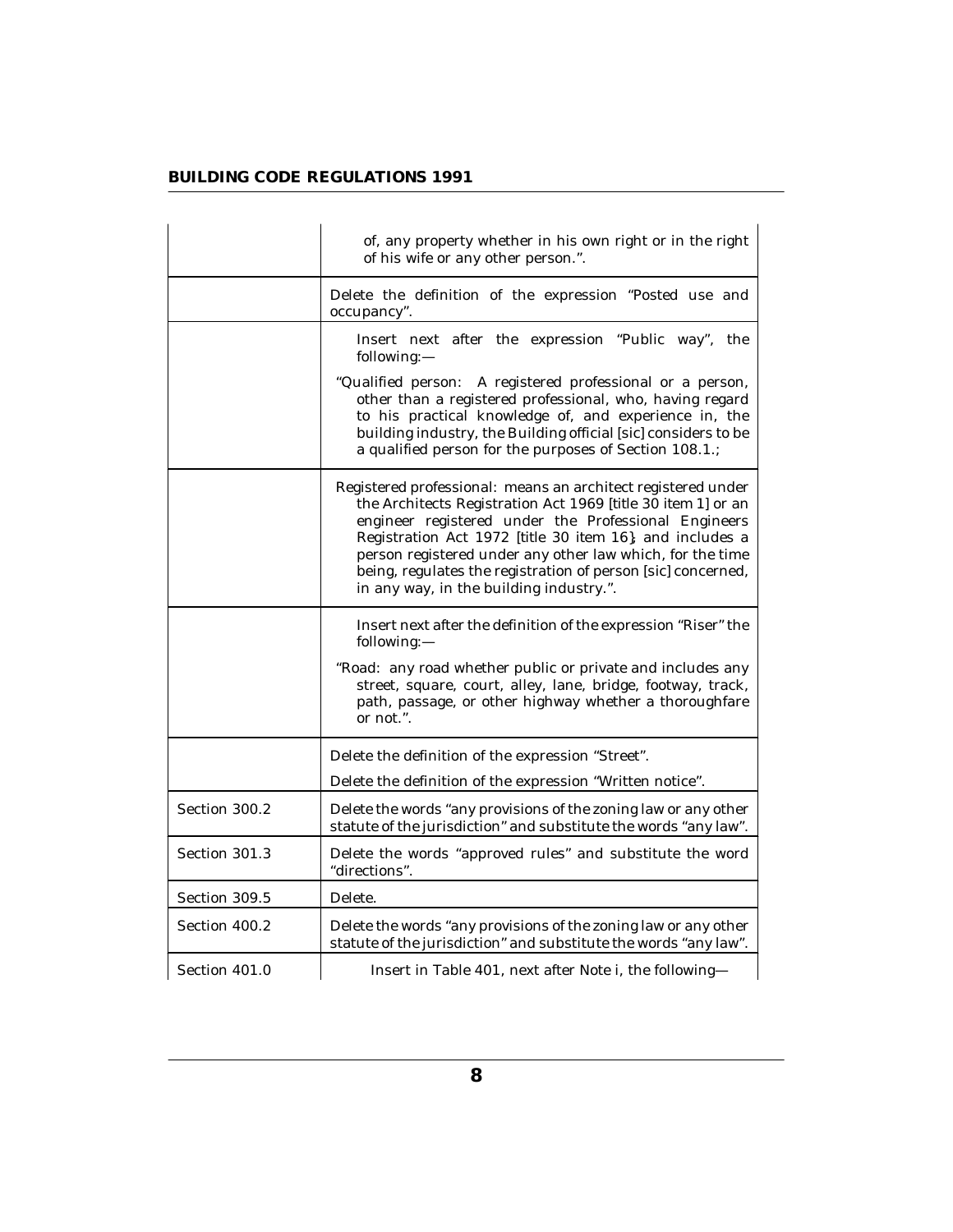|                                  | "Note j<br>In buildings of type 3A construction the 1-hour roof<br>protection may be omitted if the floor structural<br>components serving the top story are of minimum 1-<br>hour noncombustible construction or the top story is<br>protected by an approved limited-area automatic fire<br>suppression system.".                                                                             |
|----------------------------------|-------------------------------------------------------------------------------------------------------------------------------------------------------------------------------------------------------------------------------------------------------------------------------------------------------------------------------------------------------------------------------------------------|
| Section 401.2                    | Delete the words ", or advertise".                                                                                                                                                                                                                                                                                                                                                              |
| Section 506.1                    | Delete the words "the zoning law or any other statute" and<br>substitute the word "law".                                                                                                                                                                                                                                                                                                        |
| Section 506.3                    | Delete.                                                                                                                                                                                                                                                                                                                                                                                         |
| Section 506.4                    | Delete the words "approved rules" and substitute the word<br>"directions".                                                                                                                                                                                                                                                                                                                      |
|                                  | Delete the word "ordinance".                                                                                                                                                                                                                                                                                                                                                                    |
| Section 506.5                    | Delete.                                                                                                                                                                                                                                                                                                                                                                                         |
| Section 506.6                    | Delete the words "of the jurisdiction".                                                                                                                                                                                                                                                                                                                                                         |
| Section 507.1                    | Delete the words "or ordinance".                                                                                                                                                                                                                                                                                                                                                                |
| Section 508.1                    | Delete the words "or by the zoning law or other statutes" and<br>substitute the words "or by other law".                                                                                                                                                                                                                                                                                        |
| Section [sic] 509.1<br>and 509.2 | Delete.                                                                                                                                                                                                                                                                                                                                                                                         |
| Section [sic] 511.1<br>to 511.3  | Delete.                                                                                                                                                                                                                                                                                                                                                                                         |
| Section 513.1                    | Delete and substitute the following:-                                                                                                                                                                                                                                                                                                                                                           |
|                                  | "513.1 Approval: For the purposes of existing buildings or<br>structures listed under section 30 of the Development and<br>Planning Act 1974 [title 20 item 1], the provisions of this code<br>shall not be mandatory provided that the intent of the provi-<br>sions of this code in respect of public health, safety and<br>welfare is, in the opinion of the Building Official, satisfied.". |
| Section 600.8.1                  | Delete.                                                                                                                                                                                                                                                                                                                                                                                         |
| Section 601.2                    | Delete the words "prior approval" and substitute the words<br>"the prior approval of the Building Official".                                                                                                                                                                                                                                                                                    |
| Section 604.5                    | Delete.                                                                                                                                                                                                                                                                                                                                                                                         |
| Section 614.1                    | Delete the words "Federal Aviation Administration" and<br>substitute the words "Building Official".                                                                                                                                                                                                                                                                                             |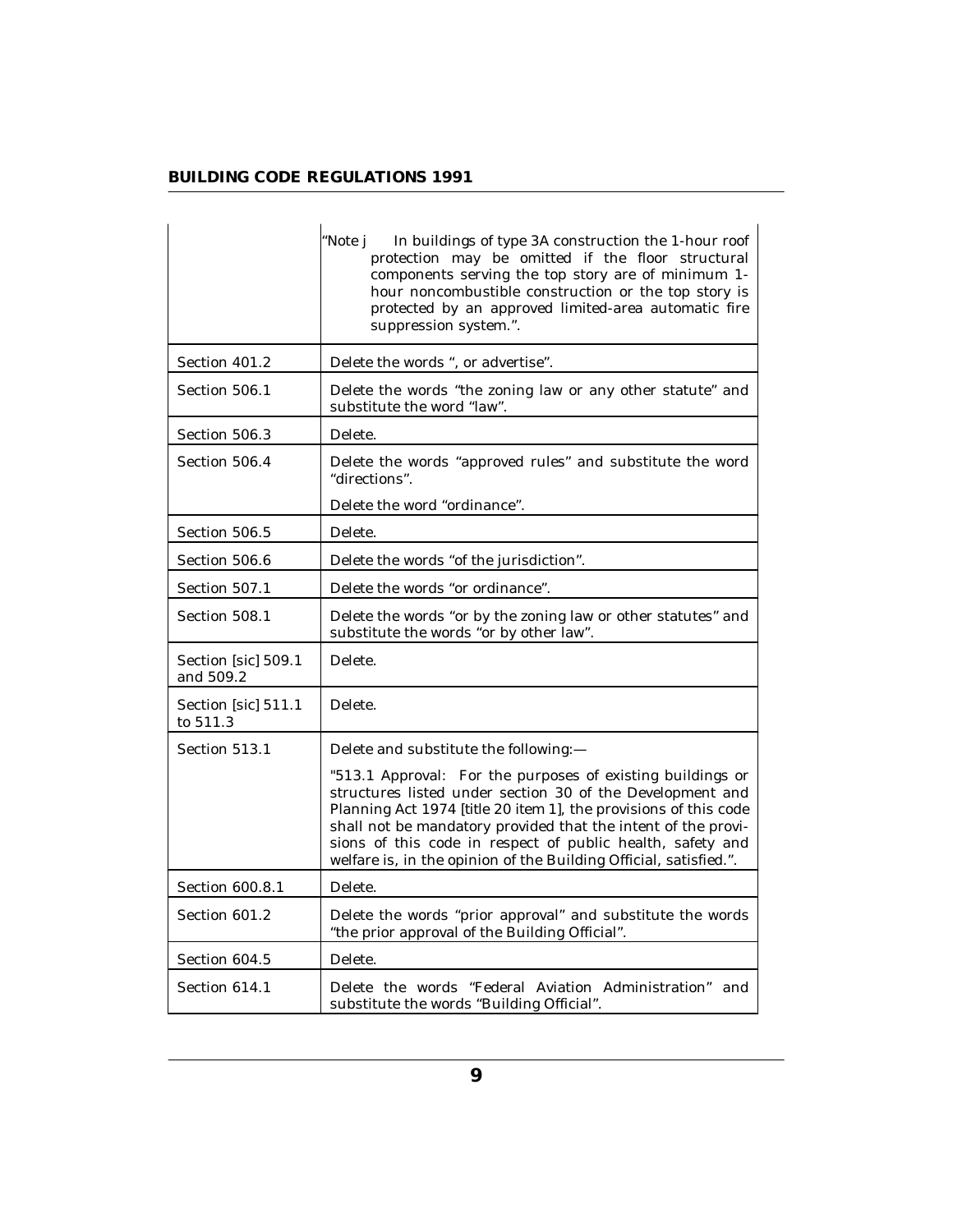| Section 621.2   | Delete the words "ordinances and statutes" and substitute the<br>word "law".                                                                                                                                                                                                                                                                    |
|-----------------|-------------------------------------------------------------------------------------------------------------------------------------------------------------------------------------------------------------------------------------------------------------------------------------------------------------------------------------------------|
| Section 621.3   | Delete the words "lawful zoning".                                                                                                                                                                                                                                                                                                               |
|                 | Delete the sentence beginning with the words "in case of" and<br>ending with the words "shall apply.".                                                                                                                                                                                                                                          |
| Section 624.1   | Delete.                                                                                                                                                                                                                                                                                                                                         |
| Section 624.2   | Delete and substitute the following:-                                                                                                                                                                                                                                                                                                           |
|                 | "624.2 Permits required: A building permit is required for all<br>antennae structures and all such structures shall be designed<br>and anchored to resist the loads specified in Article 11.".                                                                                                                                                  |
| Section 625.1   | Delete the words "these regulations" and substitute the words<br>"this code".                                                                                                                                                                                                                                                                   |
| Section 625.3   | Delete the sentence beginning with the words "The approval of<br>all city" and ending with the words "the application for the<br>permit.".                                                                                                                                                                                                      |
| Section 625.4   | Delete and substitute the following:-                                                                                                                                                                                                                                                                                                           |
|                 | 625.4 Locations: Subject to any law to the contrary, a private<br>swimming pool shall not encroach on any front or side yard<br>required by this code or the planning law, and a wall of a<br>swimming pool shall not be located less than 6 feet from any<br>rear or side property line or less than 10 feet from any road<br>property line.". |
| Section 625.5.5 | Delete the words "to other means of egress" and substitute the<br>words "or other means of egress".                                                                                                                                                                                                                                             |
| Section 625.9   | Delete the words "the governing body" and substitute the<br>words "the Building Official".                                                                                                                                                                                                                                                      |
| Section 626.7   | Delete the words "or snow".                                                                                                                                                                                                                                                                                                                     |
| Section 626.8   | Delete the words "or snow conditions".                                                                                                                                                                                                                                                                                                          |
| Section 709.1   | Delete the words beginning with "and snow" and ending with<br>"in any direction.".                                                                                                                                                                                                                                                              |
| Section 710.7   | Delete and substitute the following:-                                                                                                                                                                                                                                                                                                           |
|                 | "710.7 Court drainage: Every court shall be graded and<br>drained so as to prevent standing water.".                                                                                                                                                                                                                                            |
| Section 800.2   | Delete the words "adoption of approved rules" and substitute<br>the words "directions".                                                                                                                                                                                                                                                         |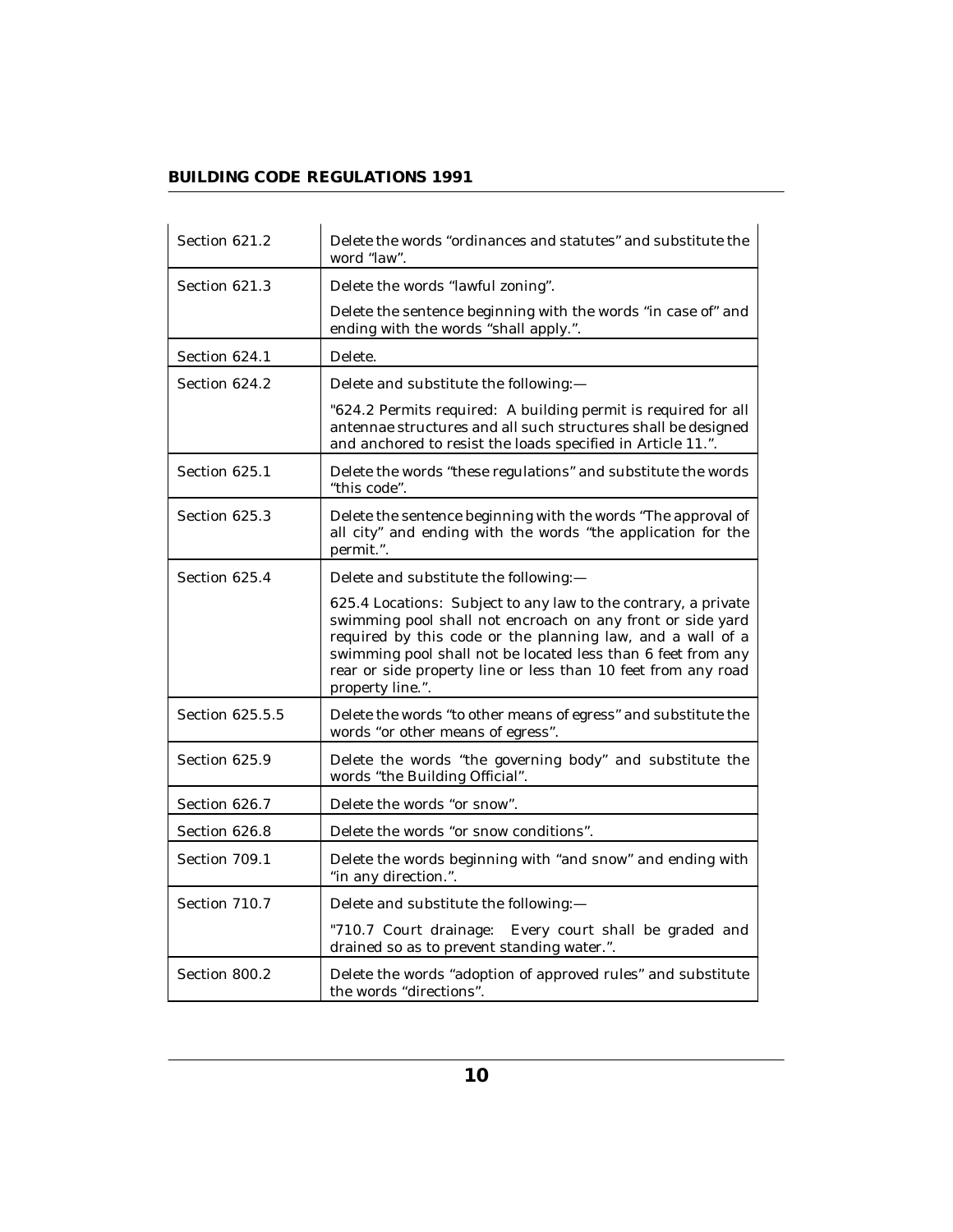| Section 804.2.1  | Delete.                                                                                                                                                 |
|------------------|---------------------------------------------------------------------------------------------------------------------------------------------------------|
| Section 805.2    | Delete the words "snow and ice" and substitute the word<br>"obstruction".                                                                               |
| Section 810.4.1  | Delete the words "of the jurisdiction".                                                                                                                 |
| Section 812.2    | In item 2 in the Exceptions, insert next after the word<br>"provided" the word "with".                                                                  |
| Section 816.2.2  | Insert, at the end of the Section, the following:-                                                                                                      |
|                  | "Exception: Headroom on stairs in Use Group R-3 or serving<br>an individual dwelling unit in Use Group R-2 shall be not less<br>than 6 feet 4 inches.". |
| Section 817.1.1  | Delete the words "to approval" and substitute the words "to<br>the approval of the Building Official".                                                  |
| Section 819.1    | Delete the sentence beginning with the words "Exterior<br>stairways and exit access" and ending with the words<br>"accumulation of same.".              |
| Section 828.2.4  | Delete.                                                                                                                                                 |
| Section 1002.22  | Delete the words "fire prevention code official" and substitute<br>the words "Chief Fire Officer".                                                      |
| Section 1003.1   | Delete the words "administrative authority" and substitute the<br>words "Building Official".                                                            |
| Section 1012.5.2 | Delete the words "not subject to freezing,".                                                                                                            |
| Section 1012.5.4 | Delete the words "and located in spaces not subject to<br>freezing".                                                                                    |
| Section 1015.1   | Insert at the end of the Section the following:-                                                                                                        |
|                  | "The power for fire pumps serving fire suppression systems<br>shall be provided from an emergency electrical system<br>conforming to section 2706.0.".  |
| Section 1015.5   | Delete.                                                                                                                                                 |
| Section 1015.7   | Delete.                                                                                                                                                 |
| Section 1016.1   | Delete the words "administrative authority of the jurisdiction"<br>and substitute the words "Building Official".                                        |
| Section 1020.1   | In item 3, delete the words "of the jurisdiction".                                                                                                      |
| Section 1110.1   | Delete and substitute the following:-                                                                                                                   |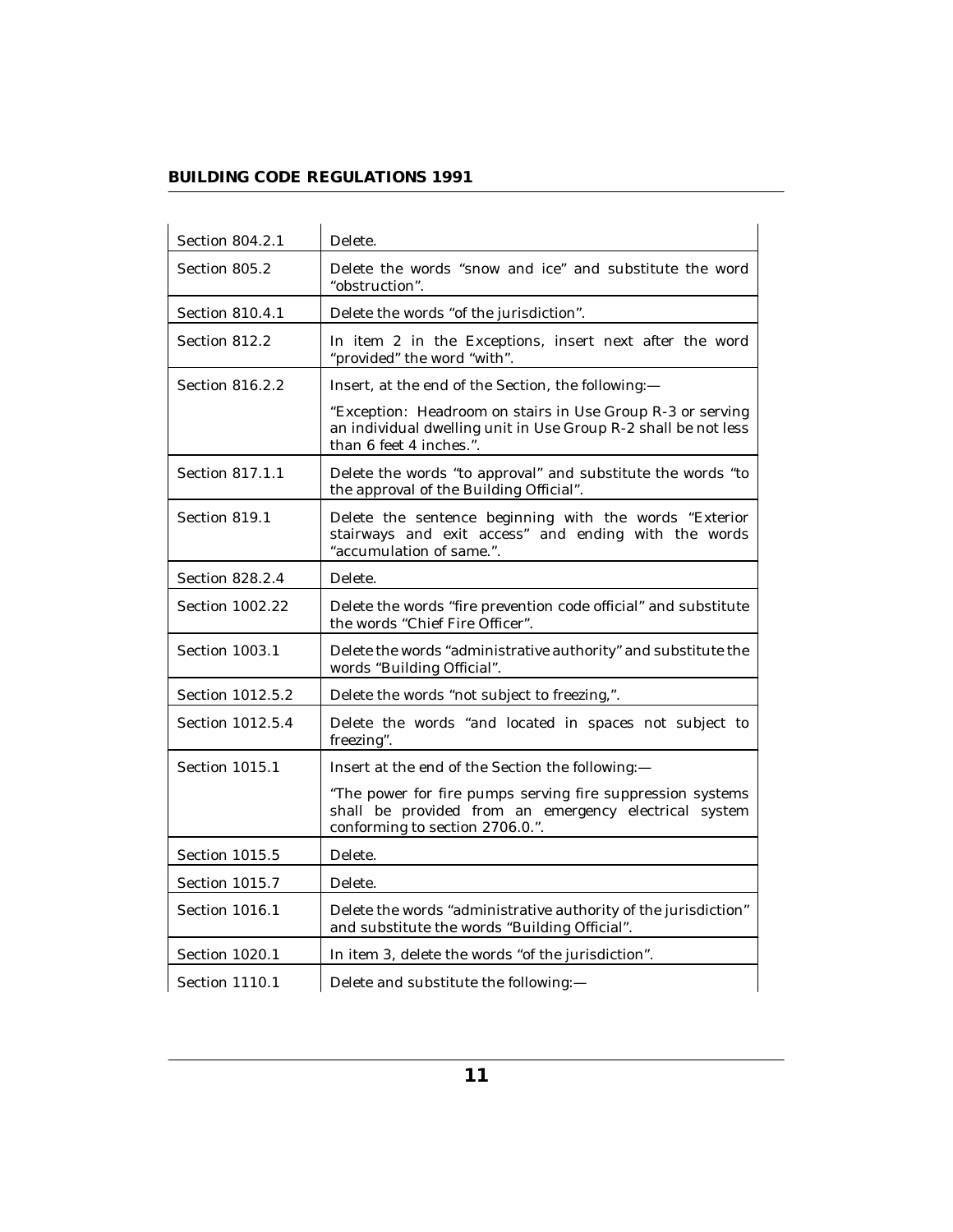|                               | "1110.1 General: The structural supports of roofs and<br>marquees shall be designed to resist wind loads (Section<br>1112.0) in addition to the dead load of construction and the<br>appropriate live loads as prescribed in this Section, or in Table<br>1106.". |
|-------------------------------|-------------------------------------------------------------------------------------------------------------------------------------------------------------------------------------------------------------------------------------------------------------------|
| Section 1110.2                | Delete the words "or the snow load, whichever is greater".                                                                                                                                                                                                        |
| Sections 1111.1 to<br>1111.8  | Delete.                                                                                                                                                                                                                                                           |
| Section 1112.3.2              | Insert at the end of the section the following:-                                                                                                                                                                                                                  |
|                               | "The basic wind speed for Bermuda is 110 mph.".                                                                                                                                                                                                                   |
|                               | Indicate in Figure 1112.3.2, in the appropriate place, the<br>location of Bermuda.                                                                                                                                                                                |
| Sections 1113.1 to<br>1113.14 | Delete.                                                                                                                                                                                                                                                           |
| Sections 1114.1 to            | Delete and substitute the following:-                                                                                                                                                                                                                             |
| 1114.3                        | "1114.1 General: Dead load, live load and wind load shall be<br>combined to produce the most unfavourable structural effects<br>and each structural component designed to resist such<br>combination.".                                                           |
| Section 1201.1                | Delete the sentence beginning with the words "Such records"<br>and ending with the words "licensed architect.".                                                                                                                                                   |
| Section 1202.2                | Delete.                                                                                                                                                                                                                                                           |
| Section 1203.1 to<br>1203.5   | Delete.                                                                                                                                                                                                                                                           |
| Section 1205.1                | Delete and substitute the following:-                                                                                                                                                                                                                             |
|                               | "1205.1 Minimum depth: The minimum depth of footing shall<br>be such as will properly transfer all loads to the load bearing<br>strata.".                                                                                                                         |
| Section 1205.3                | Delete the sentence beginning with the word "Where" and<br>ending with the word "action.".                                                                                                                                                                        |
| Section 1206.3                | Delete.                                                                                                                                                                                                                                                           |
| Section 1209.5                | Delete.                                                                                                                                                                                                                                                           |
| Sections 1210.1<br>and 1201.2 | Delete.                                                                                                                                                                                                                                                           |

L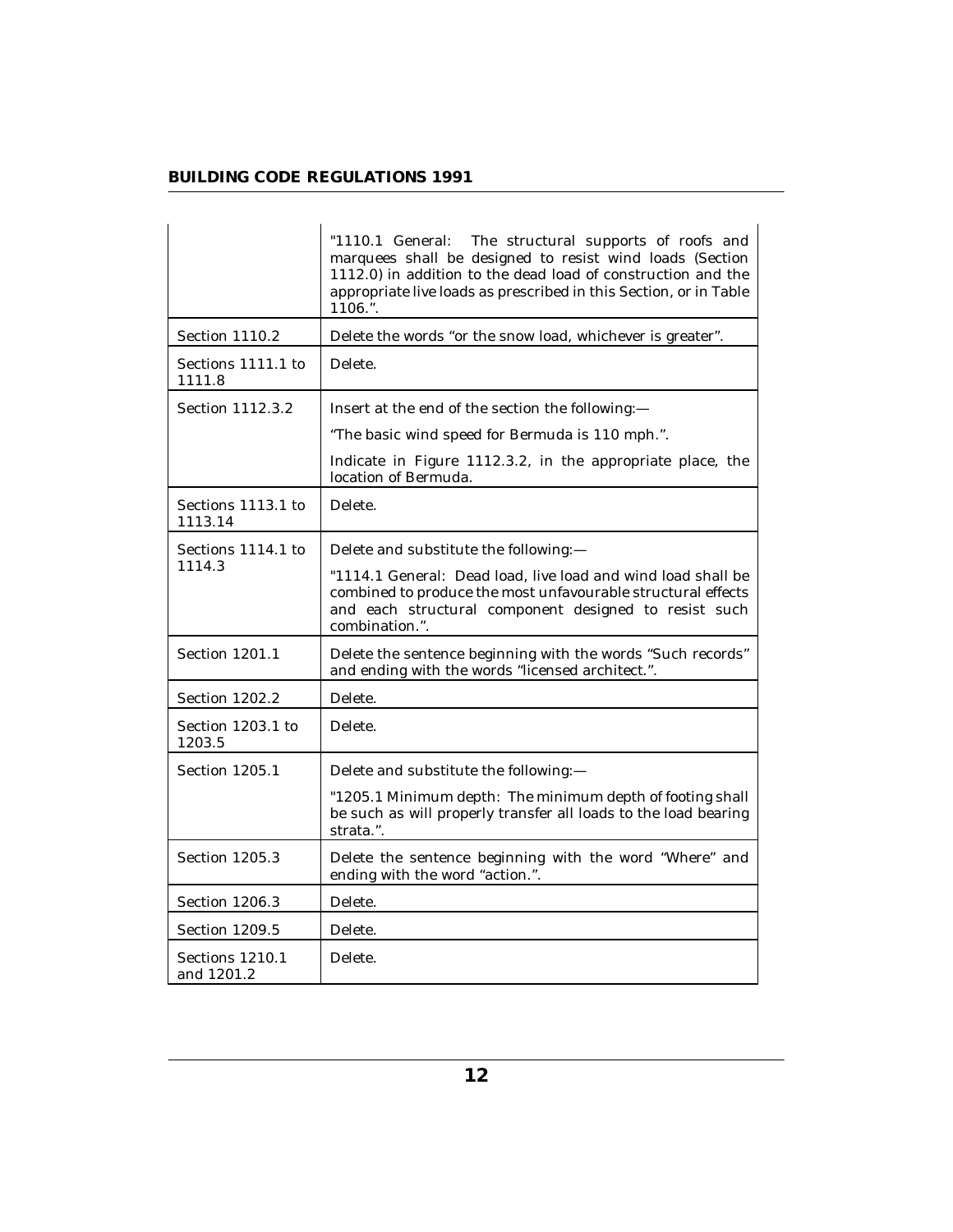| Sections 1213.2,<br>1213.6 and<br>1213.11                        | Delete the word "approval" whenever it appears and substitute<br>the words "the approval of the Building Official".                                                                                                                                                              |
|------------------------------------------------------------------|----------------------------------------------------------------------------------------------------------------------------------------------------------------------------------------------------------------------------------------------------------------------------------|
| Section 1222.1                                                   | Delete the words "to resist frost action and".                                                                                                                                                                                                                                   |
| Section 1223.2                                                   | Insert next after Section 1223.2 the following:-                                                                                                                                                                                                                                 |
|                                                                  | "1223.2.1 Engineering: Walls retaining more than 4 feet of<br>unbalanced fill, and walls of any height, subjected to<br>surcharges from roads or structures shall be submitted to the<br>Building Official for approval of structural calculations and<br>design cross-sections. |
|                                                                  | 1223.2.2 Short walls: Walls retaining not more than 4 feet of<br>unbalanced fill and not subjected to surcharges shall,<br>provided minimum 8" masonry is used, be permitted to be<br>constructed without calculations and design cross-sections.".                              |
| Section 1224.6                                                   | Delete the words "soil which is free of organic material,<br>construction debris, and large rocks" and substitute the words<br>"material which is free or [sic] organic material and<br>construction debris".                                                                    |
| Section 1224.7                                                   | Delete the sentence beginning with the words "The ground"<br>and ending with the words "shall be used." and substitute the<br>following:-                                                                                                                                        |
|                                                                  | "The surface immediately adjacent to the foundation shall be<br>sloped in such a way as to keep surface water drainage away<br>from the face of the wall or an approved alternate method of<br>diverting water away from the foundation shall be used.".                         |
| Section 1300.2                                                   | Delete the words "the approved rules" and substitute the<br>words "and in directions, if any, issued by the Building<br>Official".                                                                                                                                               |
| Sections 1301.1,<br>1302.1, 1303.3,<br>1303.6, 1303.9,<br>1304.1 | Delete the words "approved rules" wherever they appear and<br>substitute the words "directions".                                                                                                                                                                                 |
| Section 1402.1                                                   | Delete the words ", frost and freezing".                                                                                                                                                                                                                                         |
| Section 1405.4                                                   | Delete.                                                                                                                                                                                                                                                                          |
|                                                                  | Section 1405.5 [sic] Delete and substitute the following:-                                                                                                                                                                                                                       |
|                                                                  | "Concrete brick: Approved concrete brick where used as a<br>backup in exterior walls or for general interior construction,<br>shall have a compression strength of not less than 1,250 psi<br>$(0.88 \text{ kg}.\text{mm2} \text{ [sic]}).$ ".                                   |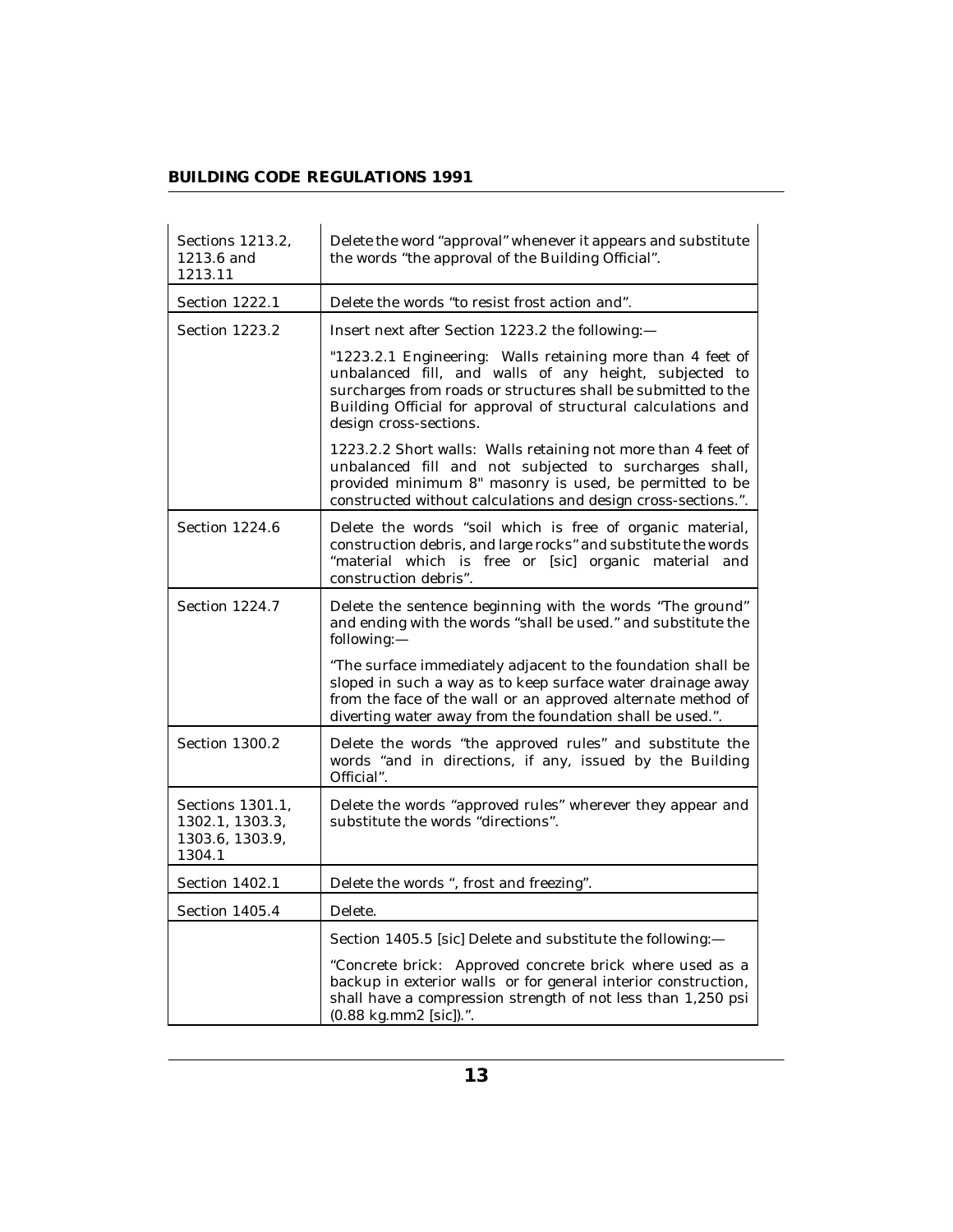| Section 1407.1                                                 | Insert next after Section 1407.1 the following:-<br>"1407.1.1 Bermuda stone: Bermuda stone shall be used with<br>the following design criteria:<br>Assumed compressive strength-150 psi<br>1<br>$\overline{c}$<br>Assumed tensile strength-0<br>3<br>Assumed fire rating-1 hour per each 4 inches of wall<br>thickness.". |
|----------------------------------------------------------------|---------------------------------------------------------------------------------------------------------------------------------------------------------------------------------------------------------------------------------------------------------------------------------------------------------------------------|
| Section 1401.3 [sic]                                           | Delete.                                                                                                                                                                                                                                                                                                                   |
| Section 1413.2                                                 | Delete the sentence beginning with the words "Waterproofed"<br>and ending with the words "in depth.".                                                                                                                                                                                                                     |
| Section 1414.1                                                 | Delete.                                                                                                                                                                                                                                                                                                                   |
| Section 1422.0                                                 | Insert next after Section 1422.4 the following:-                                                                                                                                                                                                                                                                          |
|                                                                | "1422.5 Use: Surface-bonded masonry walls shall not be used<br>below grade or where exposed to salt water.".                                                                                                                                                                                                              |
| Section 1500.2                                                 | Delete the word "earthquake" and substitute the words "wave<br>action".                                                                                                                                                                                                                                                   |
| Section 1501.0                                                 | Delete.                                                                                                                                                                                                                                                                                                                   |
| Section 1503.3                                                 | Delete and substitute the following:-                                                                                                                                                                                                                                                                                     |
|                                                                | "1503.3 Exposure requirements:<br>Concrete exposed to<br>brackish or salt water or salt water spray shall have a<br>maximum water-cement ration of .40 for normal weight<br>aggregate concrete.".                                                                                                                         |
| Section 1503.3.1<br>and Table 1503.3.1                         | Delete.                                                                                                                                                                                                                                                                                                                   |
| Section 1503.3.2<br>and Tables<br>1503.3.2.1 and<br>1503.3.2.2 | Delete.                                                                                                                                                                                                                                                                                                                   |
| Sections 1503.3.3<br>to 1503.3.5                               | Delete.                                                                                                                                                                                                                                                                                                                   |
| Section 1504.2                                                 | In item 2, delete the words "and ice".                                                                                                                                                                                                                                                                                    |
|                                                                | In item 5, delete the words "ice or other".                                                                                                                                                                                                                                                                               |
| Sections 1504.3.1<br>and 1504.3.2                              | Delete.                                                                                                                                                                                                                                                                                                                   |
| Sections 1504.7 to<br>1504.7.2                                 | Delete.                                                                                                                                                                                                                                                                                                                   |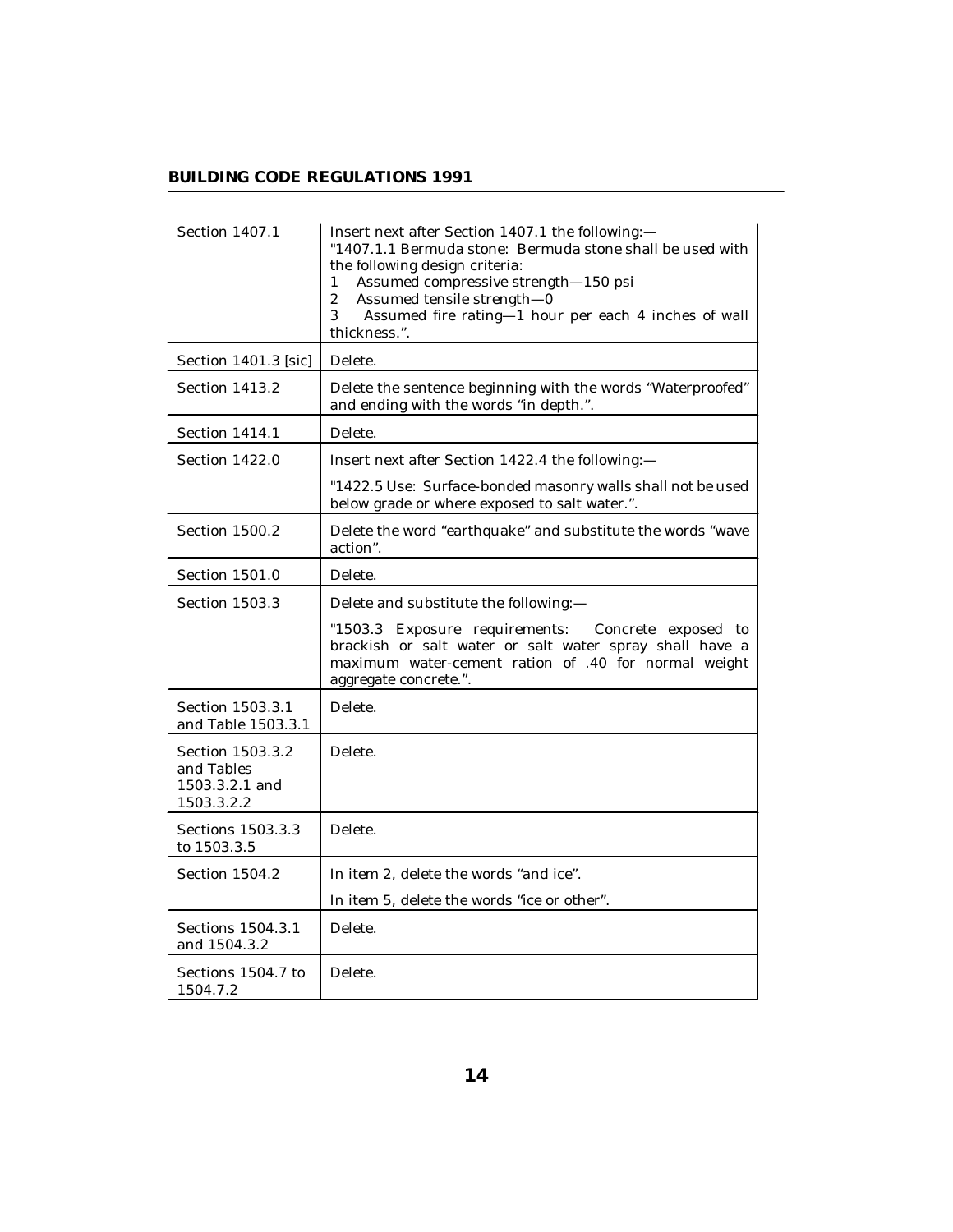| Section 1505.0                  | Insert next after Section 1505.1.2 the following:-                                                                                                   |
|---------------------------------|------------------------------------------------------------------------------------------------------------------------------------------------------|
|                                 | "1505.1.2.1 Wind load: Forms shall be adequately anchored<br>and braced to resist the wind loads specified in Section<br>$1112.0.$ ".                |
| Section 1505.3.6                | Delete item 7.                                                                                                                                       |
| Sections 1507.2<br>and 1507.6   | Delete the words "the approved rules" wherever they appear<br>and substitute the words "directions issued by the Building<br>Official".              |
| Section 1602.4                  | Delete.                                                                                                                                              |
| Sections 1604.3<br>and 1604.4   | Delete.                                                                                                                                              |
| Section 1706.2                  | Insert at the end of the Section the following:-                                                                                                     |
|                                 | "Exception: Traditional Bermuda roof construction shall not<br>require sheathing.".                                                                  |
| Section 1707.3                  | Delete the words "the approved rules" and substitute the<br>words "directions issued by the Building Official".                                      |
| Section 1712.4                  | Delete.                                                                                                                                              |
| Sections 2101.4<br>and 2101.5   | Delete.                                                                                                                                              |
| Sections 2102.1 to<br>2102.10.3 | Delete.                                                                                                                                              |
| Section 2103.0                  | Insert next after Section 2103.3.3 the following:-                                                                                                   |
|                                 | "2103.3.4 Opening to water tanks: All pipes or access<br>openings to water tanks shall be protected with corrosion-<br>resistive cover or screens.". |
| Section 2104.4                  | Delete the word "aluminium".                                                                                                                         |
| Table 2104.1                    | In the column opposite the item "stucco or exterior plaster"<br>delete the figure " $3/4$ " and substitute the figure " $1/2$ ".                     |
| Sections 2108.1<br>and 2108.2   | Delete.                                                                                                                                              |
| Section 2202.1                  | Delete the words "Section 1111.3.1" and substitute the words<br>"Section 1112.3.1".                                                                  |
|                                 | Insert, at the end of the Section, the following:-                                                                                                   |

L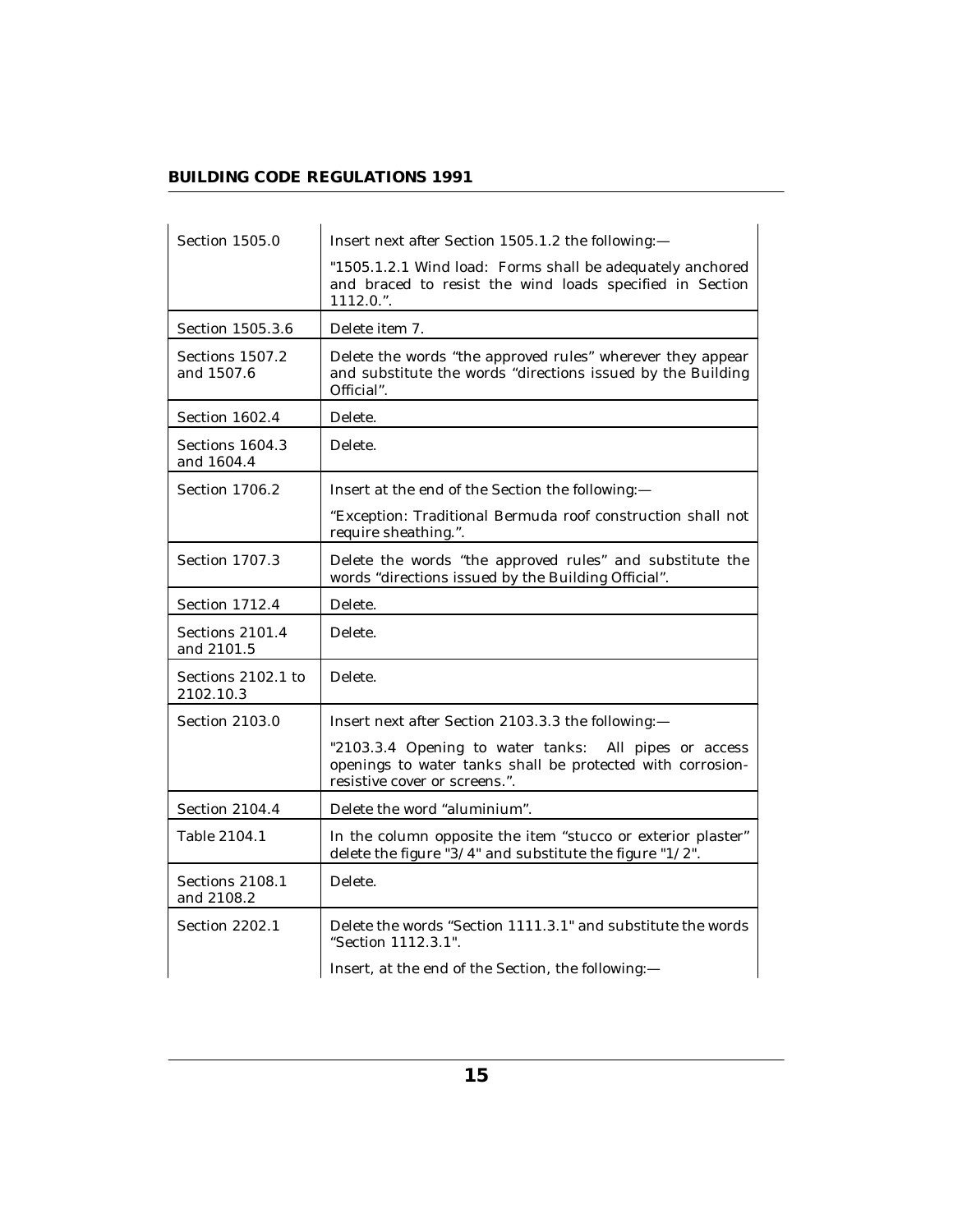|                       | "When glass is protected by permanently fitted storm shutters<br>the design wind load shall be reduced to 50% of the load<br>specified in Section 1112.3.1.".                     |
|-----------------------|-----------------------------------------------------------------------------------------------------------------------------------------------------------------------------------|
| Table 2202.1b         | Delete the words "Section 1111.3.1" and substitute the words<br>"Section 1112.3.1".                                                                                               |
| <b>Section 2204.0</b> | Insert next after Section 2204.1 the following:-                                                                                                                                  |
|                       | "2204.1.1 Wind load:<br>Sloped glazing and skylights shall<br>comply with the design wind loads for roofs specified in<br>Section 1112.0.".                                       |
| Section 2301.3.1      | Insert next after the words "cement-asbestos" the words ",<br>Bermuda stone".                                                                                                     |
| Sections 2303.1       | Delete and substitute the following:-                                                                                                                                             |
| and 2303.2            | "2303.1 General: Asphalt shingle roofs shall be prohibited<br>except in cases of re-roofing of less than 25% of an existing<br>asphalt-shingled roof area.".                      |
| Section 2304.1        | Insert at the end of the section the following:-                                                                                                                                  |
|                       | "Exception: Traditional Bermuda stone roofs.".                                                                                                                                    |
| Section 2305.1        | Delete the word "aluminium".                                                                                                                                                      |
| <b>Section 2402.5</b> | Delete.                                                                                                                                                                           |
| Section 2502.2        | Delete.                                                                                                                                                                           |
| Section 2504.1        | Delete.                                                                                                                                                                           |
| Section 2505.1        | Delete the words "as regulated by the approved rules" and<br>substitute the words "in accordance with directions, if any,<br>issued by the Building Official".                    |
| Section 2600.1        | Delete the word "statute" and substitute the word "law".                                                                                                                          |
| Section 2602.4.1      | Delete and substitute the following:-                                                                                                                                             |
|                       | "2602.4.1 Periodic inspection intervals: Periodic inspections<br>shall be made annually of all elevators and as determined by<br>the Building Official for all other equipment.". |
| Section 2605.1        | Delete the words "The provisions of this article are not<br>retroactive except as specifically provided hereunder, and<br>except further that if," and substitute the word "If,". |
| Section 2611.4        | Delete the words "and the fire prevention code official".                                                                                                                         |
| Section 2613.4        | Insert next after the word "approval" the words "of the Building<br>Official".                                                                                                    |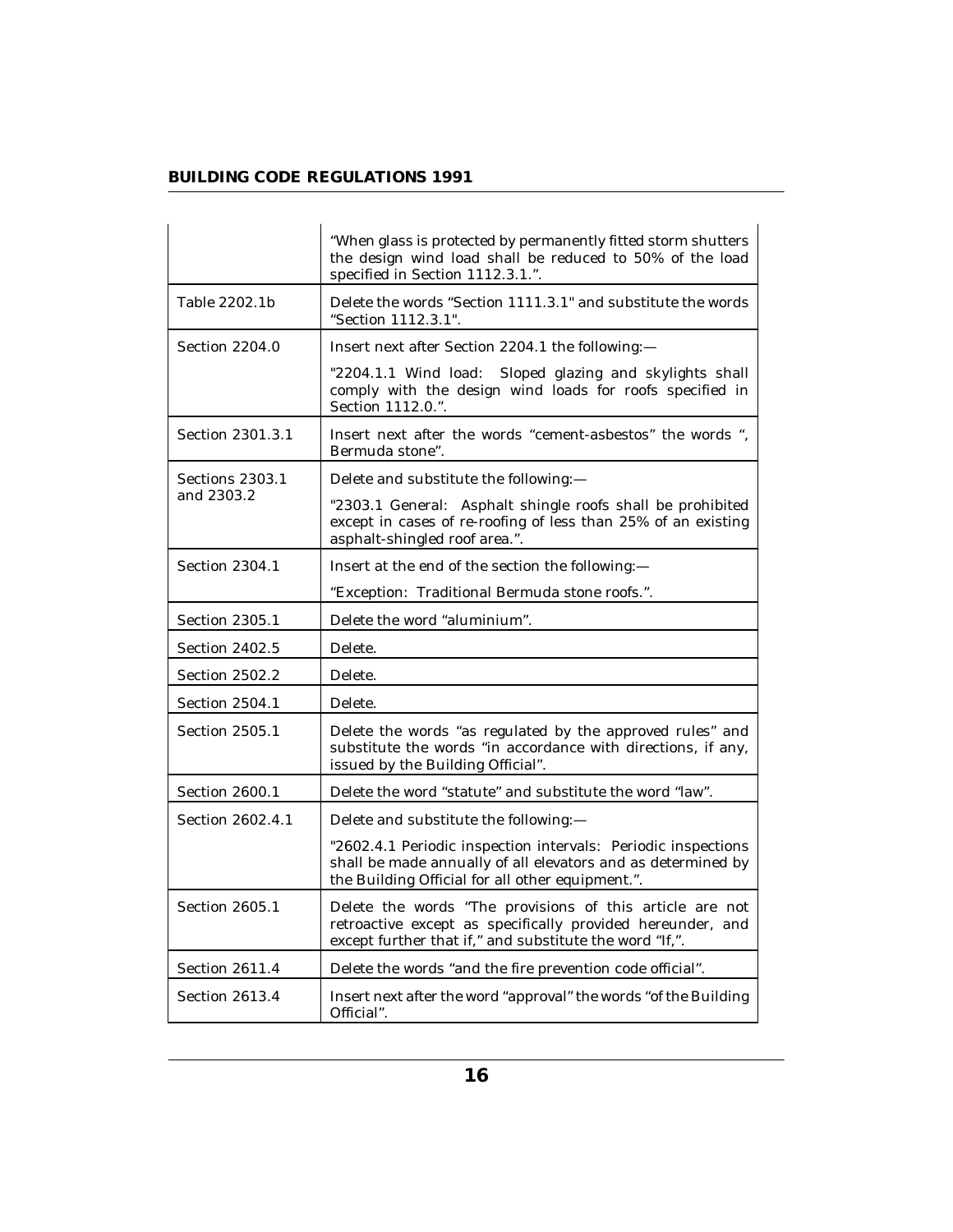| Section 2613.7                | Delete the word "approval" and substitute the words "the<br>approval of the Building Official".                                                                                                                                                                                                                                                                                                              |
|-------------------------------|--------------------------------------------------------------------------------------------------------------------------------------------------------------------------------------------------------------------------------------------------------------------------------------------------------------------------------------------------------------------------------------------------------------|
| Section 2614.1                | Delete the word "statute" and substitute the word "law".                                                                                                                                                                                                                                                                                                                                                     |
| Section 2614.3.1              | Insert next after the word "approval" the words "by the<br>Building Official".                                                                                                                                                                                                                                                                                                                               |
| Section 2700.2.2              | Delete.                                                                                                                                                                                                                                                                                                                                                                                                      |
| Section 2701.3                | Delete the words "or ordinance".                                                                                                                                                                                                                                                                                                                                                                             |
| Section 2705.2                | Delete the words "and the approved rules".                                                                                                                                                                                                                                                                                                                                                                   |
| Sections 2800.1 to            | Delete and substitute the following:-                                                                                                                                                                                                                                                                                                                                                                        |
| 2807.1                        | "28001.1 Restriction: No portion of a plumbing system shall<br>be installed in such a manner as to violate a provision of this<br>code or diminish the structural strength or fire-resistive<br>capacity of a building.                                                                                                                                                                                      |
|                               | 2800.2 Health Certificate: The Building Official shall not issue<br>a certificate of completion and occupancy to the holder of a<br>permit unless the Building Official is satisfied that the<br>plumbing work has been inspected and approved by an officer<br>of the Department of Health in accordance with regulation 3(2)<br>of the Plumbing and Drainage Regulations 1965 [title 11 item<br>$1(m)$ .". |
| Sections 29001.5 to<br>2915.2 | Delete.                                                                                                                                                                                                                                                                                                                                                                                                      |
| Section 3000.2                | Delete.                                                                                                                                                                                                                                                                                                                                                                                                      |
|                               | Section 3000.3 [sic] Delete the words beginning with "Federal<br>laws" and ending with "jurisdiction" and substitute the words<br>"the Building Authority Act 1962 [title 20 item 2], the Building<br>Authority (Petroleum) Regulations 1962 [title 20 item 2(c)] and<br>the Explosive Substances Act 1974 [title 10 item 13]".                                                                              |
| Sections 3003.1 to<br>3003.3  | Delete.                                                                                                                                                                                                                                                                                                                                                                                                      |
| Section 3006.2                | Delete the words "Section 1111.0" and substitute the words<br>"Section 1112.0".                                                                                                                                                                                                                                                                                                                              |
| Section 3008.2                | Delete the words "the approved rules and the".                                                                                                                                                                                                                                                                                                                                                               |
| Section 3015.4                | Delete.                                                                                                                                                                                                                                                                                                                                                                                                      |
| Sections 3018.2<br>and 3018.3 | Delete.                                                                                                                                                                                                                                                                                                                                                                                                      |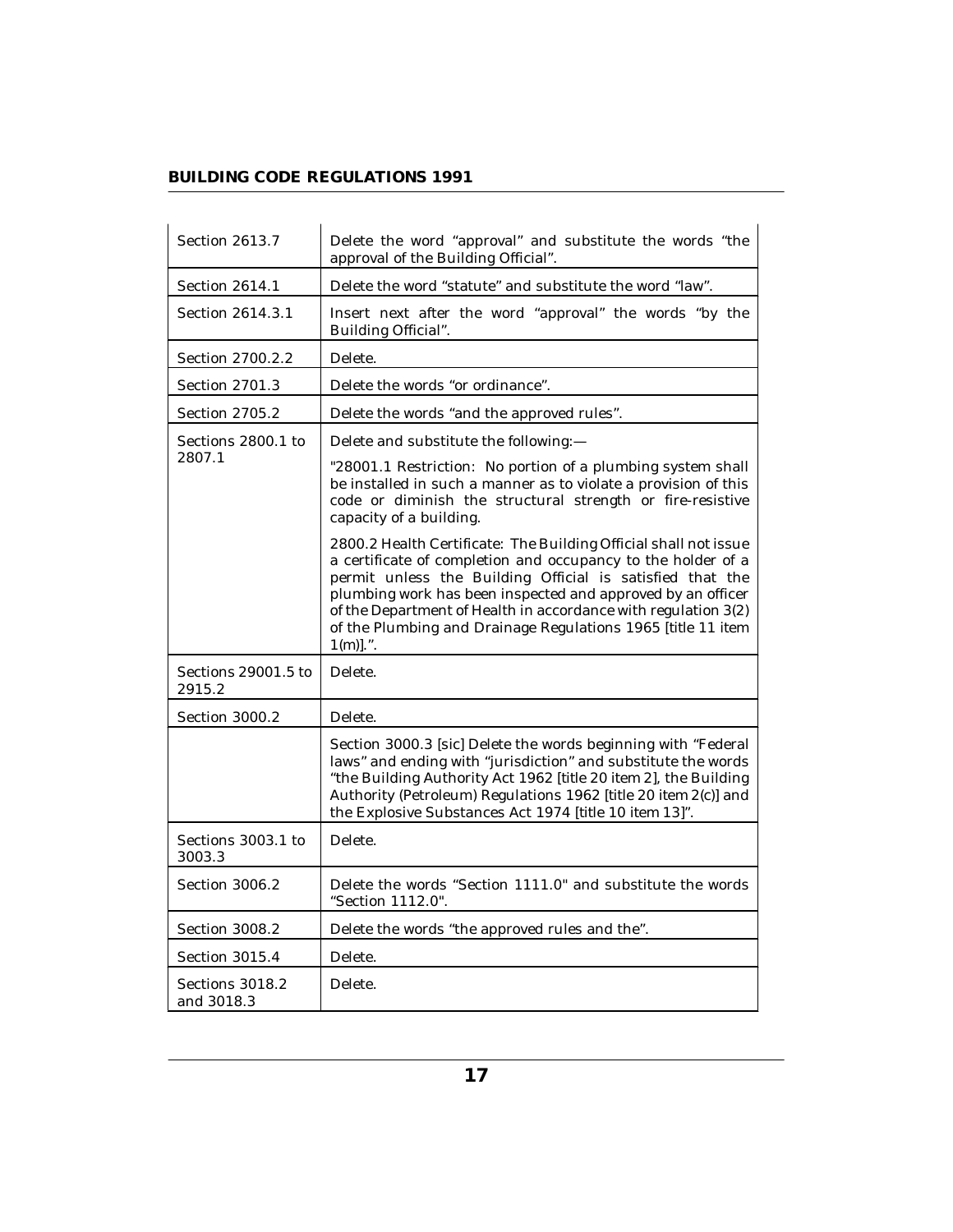| Section 3019.1               | Delete the words "as required by the regulations of the<br>administrative official".                                                                                |
|------------------------------|---------------------------------------------------------------------------------------------------------------------------------------------------------------------|
| Section 3019.3               | Delete the words ", and in accordance with the regulations of<br>the administrative official".                                                                      |
| Section 3022.1               | Delete.                                                                                                                                                             |
| Sections 3100.1 to<br>3106.2 | Delete.                                                                                                                                                             |
| Section 3200.1               | Delete the words "through 31" and substitute the words<br>"through 30".                                                                                             |
| Section 3201.2               | Delete.                                                                                                                                                             |
| Section 3202.1               | Delete the word "historic".                                                                                                                                         |
| Appendix A                   | In the ANSI referenced standards delete the section number<br>"512.4" appearing opposite the standard reference number<br>"A117.1-86".                              |
|                              | In the BOCA referenced standards-                                                                                                                                   |
|                              | (a) delete the standard reference number "NFPA-87", the title<br>"National Fire Prevention Association" and the referenced<br>section numbers "103.1:" to "3018.1"; |
|                              | (b) delete the standard reference number "NPC-87", the title<br>"National Plumbing Code" and the referenced section<br>numbers "200.3" to "3105.1".                 |
|                              | In the NFiPA referenced standards delete the standard<br>reference number "70-84" and substitute the number "70-90".                                                |

#### PART III

Modifications to the provisions of the BOCA National Existing Structures Code

Subject to paragraph 2, the provisions specified in the first column in the following Table are modified in the manner specified in the second column of the Table. 1

Delete the words "this code" and the words "the code" wherever they appear and substitute in each case the words "The Existing Structures Code". 2

| Provision             | Modification                          |
|-----------------------|---------------------------------------|
| Section<br>1 ES-100.1 | Delete and substitute the following:- |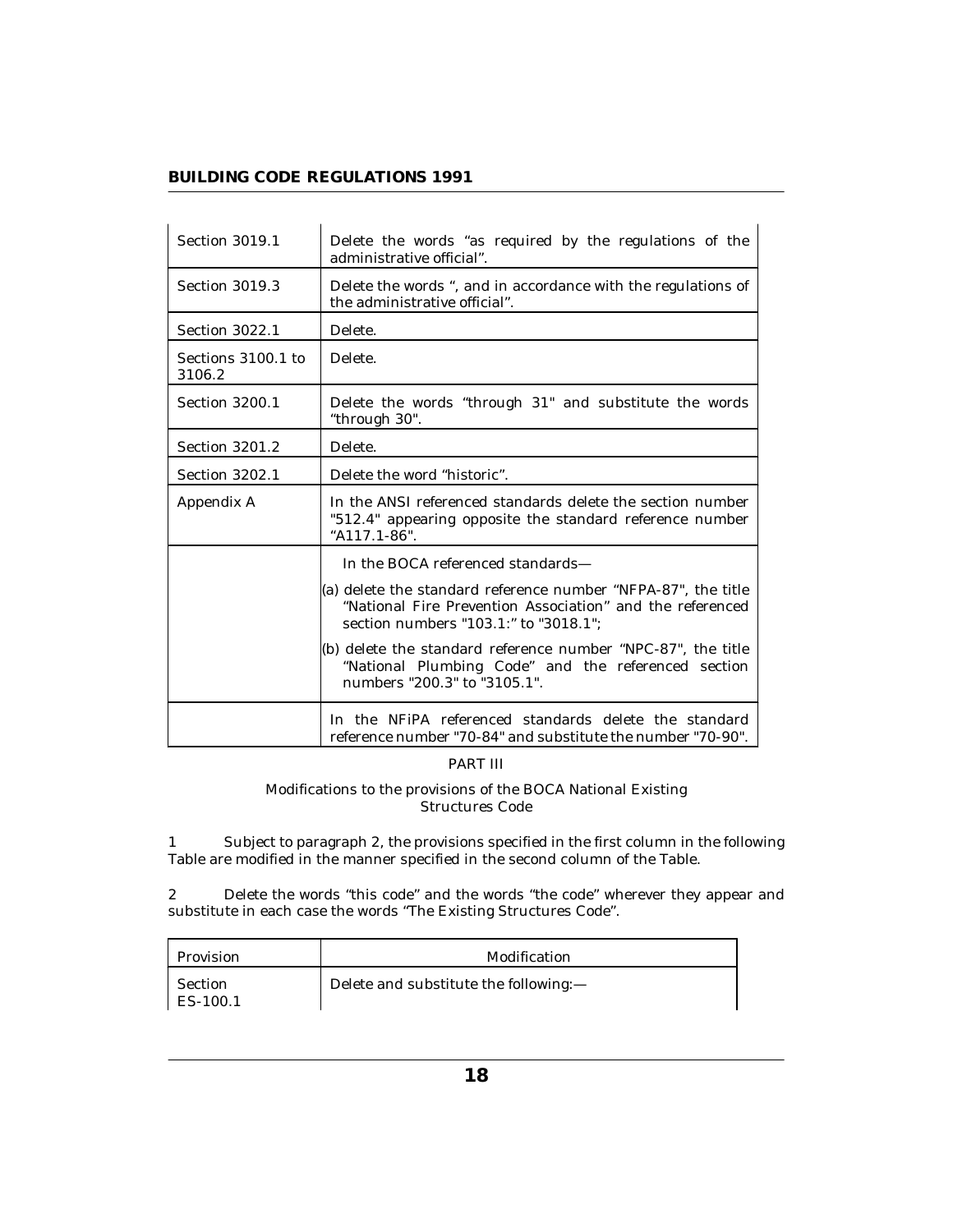|                                               | "ES-100.1 Title: These regulations shall be known as the<br>Existing Structures Code.".                                                                                                                                                                               |
|-----------------------------------------------|-----------------------------------------------------------------------------------------------------------------------------------------------------------------------------------------------------------------------------------------------------------------------|
| Section<br>ES-100.4                           | Delete the words "ordinances or".                                                                                                                                                                                                                                     |
| Sections<br>ES-101.1 and<br>ES-101.2          | Delete.                                                                                                                                                                                                                                                               |
| Section<br>ES-102.2                           | Delete the word "ordinances" and the word "ordinance" and<br>substitute therefor respectively the word "laws" and the<br>word "law".                                                                                                                                  |
| Sections<br>ES-104.1 to<br>ES-112.3           | Delete.                                                                                                                                                                                                                                                               |
| Section<br>$ES-200.0$                         | Delete the definition of the expression "Building code"<br>and substitute the following:-                                                                                                                                                                             |
|                                               | "Building code: The Building Code Regulations 1991, or<br>statutory provision<br>which<br>regulates<br>other<br>the<br>construction, alteration, addition, repair, removal,<br>demolition, use, location, occupancy and maintenance<br>of buildings and structures.". |
|                                               | Delete the definition of the expression "Code Official".                                                                                                                                                                                                              |
|                                               | Delete the definition of the expression "Owner".                                                                                                                                                                                                                      |
|                                               | Delete the definition of the expression "person".                                                                                                                                                                                                                     |
| <b>Sections</b><br>ES-301.1 to<br>ES-301.10.2 | Delete.                                                                                                                                                                                                                                                               |
| Section<br>ES-302.1.1                         | Delete.                                                                                                                                                                                                                                                               |
| Section<br>ES-302.0                           | Insert at the end of Section 302.3.3 the following:-                                                                                                                                                                                                                  |
|                                               | "Water storage tank overflows shall not discharge in such<br>a manner as to create a nuisance to adjacent roadways,<br>rights of way or properties, or in such a manner as to cause<br>erosion.".                                                                     |
| Section<br>ES-302.3.7                         | Delete the words "snow, ice",.                                                                                                                                                                                                                                        |
| Section<br>ES-302.4.4                         | Delete.                                                                                                                                                                                                                                                               |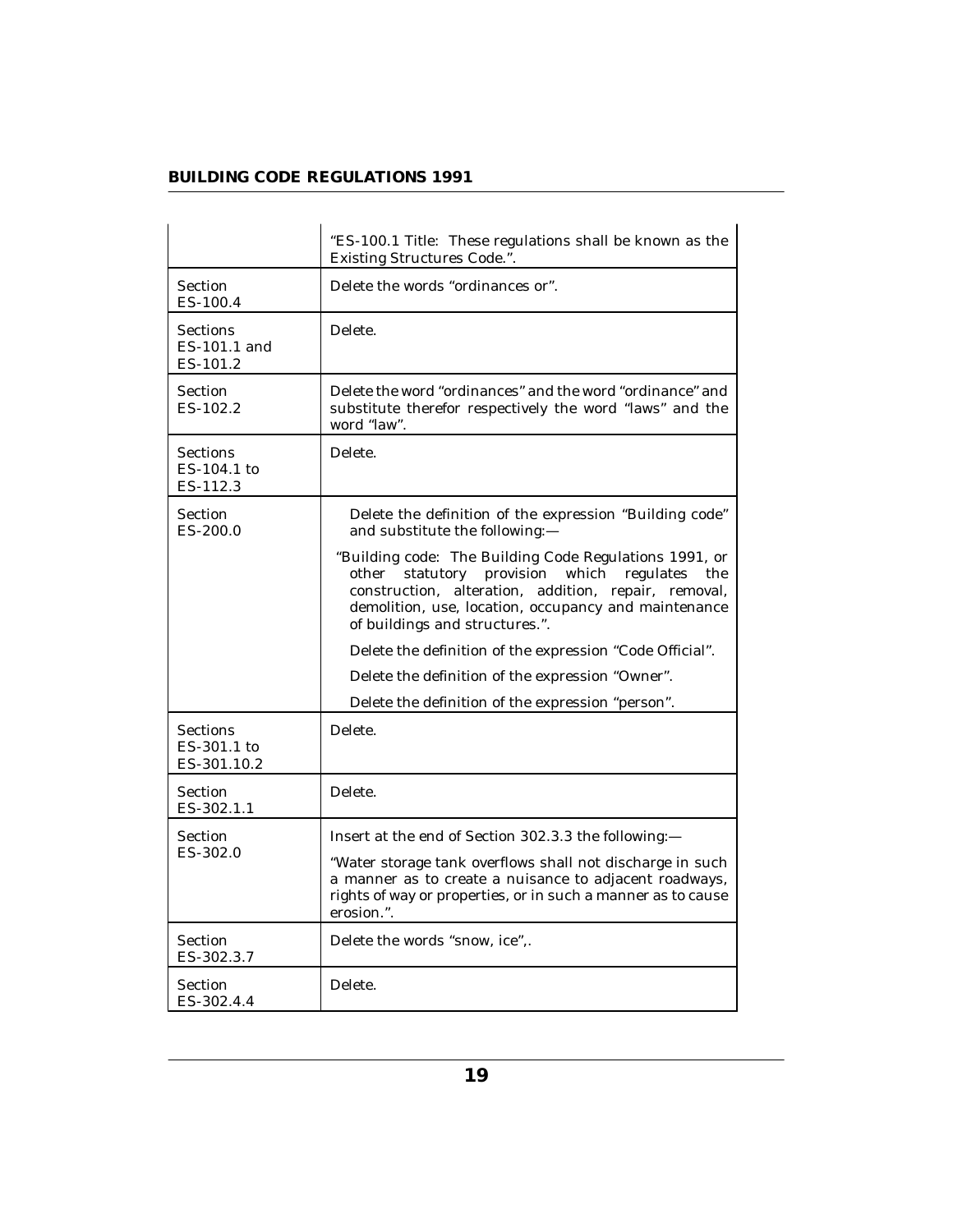| <b>Section</b><br>ES-302.4.6              | Delete the words "hatchways" and "hatchway"<br>and<br>substitute therefor respectively the word "openings" and<br>the word "opening". |
|-------------------------------------------|---------------------------------------------------------------------------------------------------------------------------------------|
| <b>Section</b><br>ES-302.4.7              | Delete.                                                                                                                               |
| Section<br>ES-303.5                       | Delete the sentence beginning with the words "Rubbish"<br>and ending with the words "Section ES-801.0".                               |
| Section<br>ES-402.1                       | Insert after the word "provided", where it first occurs, the<br>word "with".                                                          |
| Section<br>ES-402.3                       | Insert next after the word "listed" the word "in".                                                                                    |
| Section<br>ES-500.1 to<br>ES-506.1        | Delete.                                                                                                                               |
| <b>Section</b><br>ES-601.1 to<br>ES-601.7 | Delete.                                                                                                                               |
| Section<br>ES-700.1 to<br>ES-705.1        | Delete.                                                                                                                               |
| Section<br>ES-801.4 and<br>ES-801.5       | Delete.                                                                                                                               |
| Section<br>ES-802.1 to<br>ES-802.5        | Delete.                                                                                                                               |
| <b>Section</b><br>ES-900.1 to<br>ES-906.1 | Delete.                                                                                                                               |
| Appendix B                                | Delete.                                                                                                                               |

PART IV

Modifications to the provisions of the BOCA National Mechanical Code

Subject to paragraph 2, the provisions specified in the first column in the following Table are modified in the manner specified in the second column of the Table. 1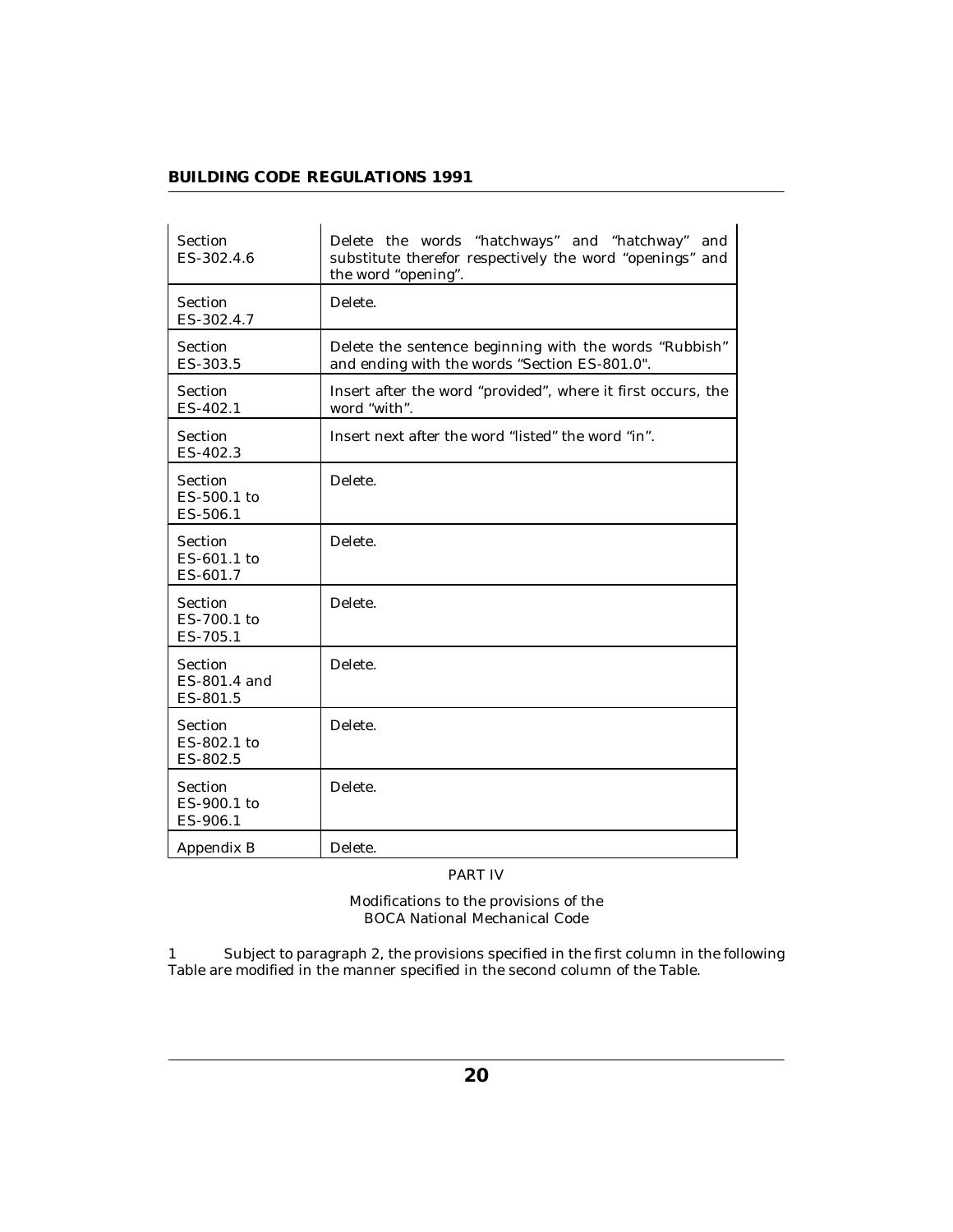Delete the words "this code" wherever they appear and substitute in each case the words "The Mechanical Code". 2

| Provision                                  | Modification                                                                                            |
|--------------------------------------------|---------------------------------------------------------------------------------------------------------|
| Section M-100.1                            | Delete and substitute the following:-                                                                   |
|                                            | "M-100.1 Title: These regulations shall be known as the<br>Mechanical Code.".                           |
| Section M-101.4                            | Delete the words "ordinances or".                                                                       |
| Section M-102.1 to<br>M-102.3              | Delete.                                                                                                 |
| Sections<br>M-104.1 to<br>M-114.3          | Delete.                                                                                                 |
| Section M-115.1                            | Delete the sentence beginning with the words<br>"All<br>equipment" and ending with the word "approved". |
| Sections<br>M-117.1 to<br>M-119.2          | Delete.                                                                                                 |
| <b>Sections</b><br>$M-121.1$ to<br>M-122.7 | Delete.                                                                                                 |
| <b>Sections</b><br>M-508.1 and<br>M-508.2  | Delete.                                                                                                 |
| Section M-800.2                            | Delete the words "NFiPA 58 listed in Appendix A" and<br>substitute the words "the applicable laws".     |
| Table M-801.2                              | Delete the words "Aluminium alloy pipe and tubing".                                                     |
| Section M-801.4                            | Delete.                                                                                                 |
| Section M-802.3                            | Delete.                                                                                                 |
| Section<br>M-803.5.1                       | Delete.                                                                                                 |
| Section<br>$M-1500.1$                      | Insert at the end of the Section the following:-<br>"Exception: Government owned and operated plants.". |
| Section<br>M-1500.2                        | Delete.                                                                                                 |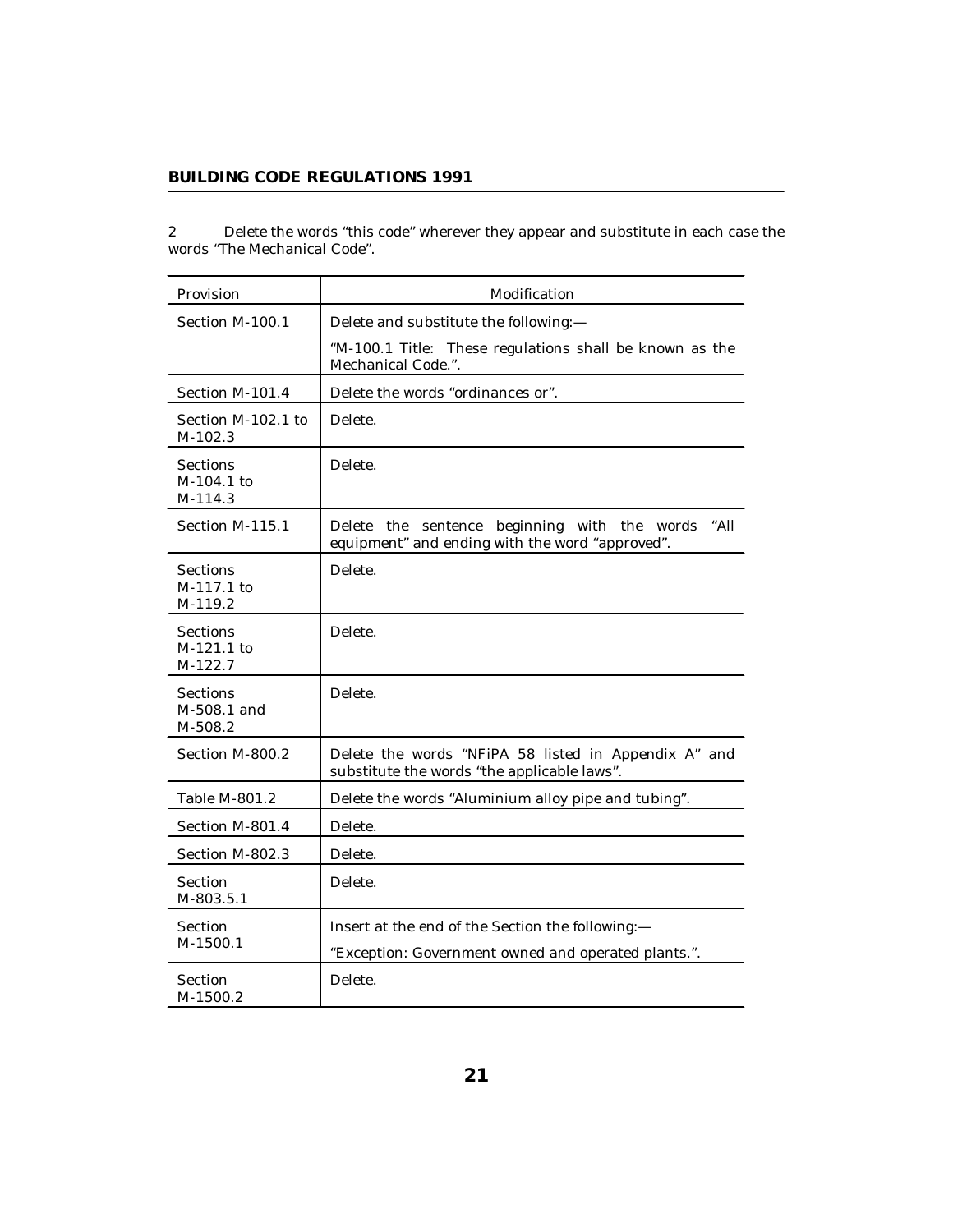| Section<br>$M-1502.1$                       | Delete the words ", for which burial permits are required by<br>other statutes or regulations".                                                                    |
|---------------------------------------------|--------------------------------------------------------------------------------------------------------------------------------------------------------------------|
| Section<br>M-1601.5                         | Delete.                                                                                                                                                            |
| Section<br>M-1604.4.5                       | Delete.                                                                                                                                                            |
| <b>Sections</b><br>M-1605.1 to<br>M-1605.3  | Delete.                                                                                                                                                            |
| <b>Sections</b><br>M-1700.1 to<br>M-2000.2  | Delete.                                                                                                                                                            |
| <b>Sections</b><br>M-2101.7<br>and M-2101.9 | Delete.                                                                                                                                                            |
| Appendix A                                  | In the BOCA referenced standards-                                                                                                                                  |
|                                             | (a) delete the standard reference number "NFPA-87", the<br>title "National Fire Prevention Association" and the<br>referenced section numbers "103.1" to "3018.1"; |
|                                             | (b) delete the standard reference number "NPC-87", the title<br>"National Plumbing Code" and the referenced section<br>numbers "200.3" to "3105.1".                |
|                                             | In the NFiPA referenced standards delete the standard<br>reference number "70-84" and substitute the number<br>"70-90".                                            |

#### PART V

THE ACCESSIBILITY CODE Section A—100.0 Applicability

- A-100.1 General: The provisions of the Accessibility Code apply to—
	- (a) new buildings;
	- (b) existing buildings, or portions thereof being altered to Use Group A;
	- (c) existing buildings being altered to a new Use Group other than Use Group A if the cost of alterations exceeds one fourth of the replacement value of the building;
	- additions to existing buildings if the gross floor area of the addition exceeds (d) one third of the gross floor area of the original building; and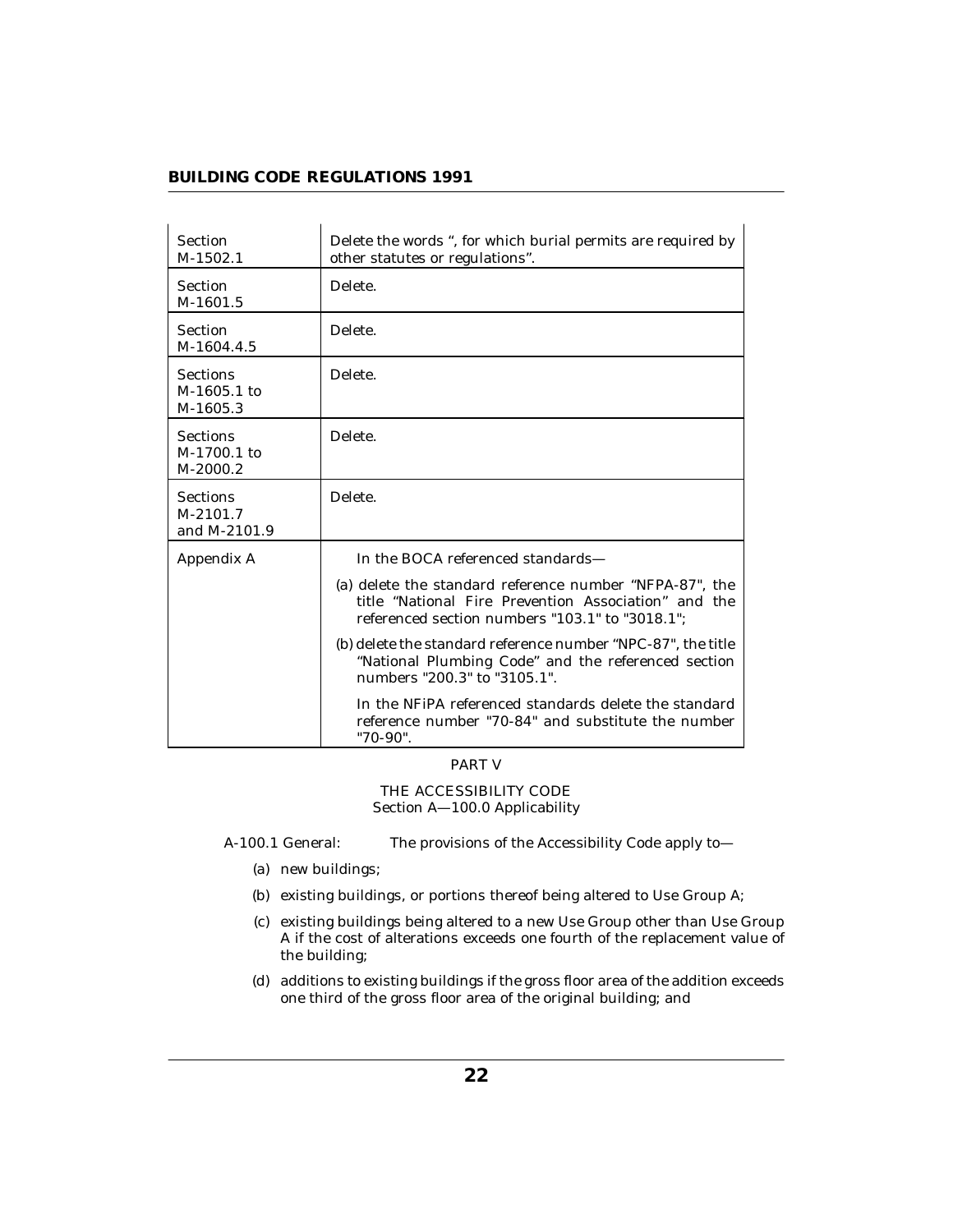(e) existing buildings being altered if the cost of alteration exceeds one half of the replacement value of the building.

A-100.2 Accessibility: Buildings or portions of buildings to which the Accessibility Code applies shall, by design, construction and maintenance, be accessible to persons with physical limitations.

A-100.3 Design Features: Design features shall include—

- walks or ramps without steps from the public sidewalk or roadway to the (a) ground floor of the building at least one public entrance;
- (b) building design, furnishings and use to accommodate wheelchair movement throughout the public areas on the ground floor;
- (c) elevator service to other levels if those other levels provide services, merchandise or accommodation which are not available on the ground floor or accessible by other means; and
- building design, furnishings and use on such other levels to accommodate (d) wheelchair movement to those services, merchandise or accommodation.

A-100.4 Restrooms: Where restrooms to accommodate the public are required or are provided, at least one water closet and one lavatory in each restroom on an accessible floor shall be designed to accommodate use by persons in wheelchairs in accordance with the following criteria:—

- water closet centreline no closer than 18" to any side partition or side wall; (a)
- (b) a clear unobstructed space in front of the water closet bowl 3 ft wide and 4 ft long;
- provided with grab bars capable of supporting a load of 300 pounds and (c) positioned 32" above the floor and along both sides of the water closet or along one side and the back if the water closet is in a corner. Side grab bars shall be 42" long and back grab bars shall be 24" long;
- (d) lavatories with rims at  $32^{\circ}$  above the floor and at least  $27^{\circ}$  of clearance between the floor and the lower edge of the front apron of the fixture or countertop;
- lavatory faucet handles with levers, pushbuttons or spades to be capable (e) of operation without grasping;
- (f) restroom door hardware to allow a push/pull operation or, if latching, with lever-handle knobs;
- $(g)$  doors into restroom and doors within restroom minimum  $32$ " clear width.

Exceptions

1 If required plumbing fixtures are installed in two or more toilet rooms for use by the same sex on the same floor, fixtures in only one room are